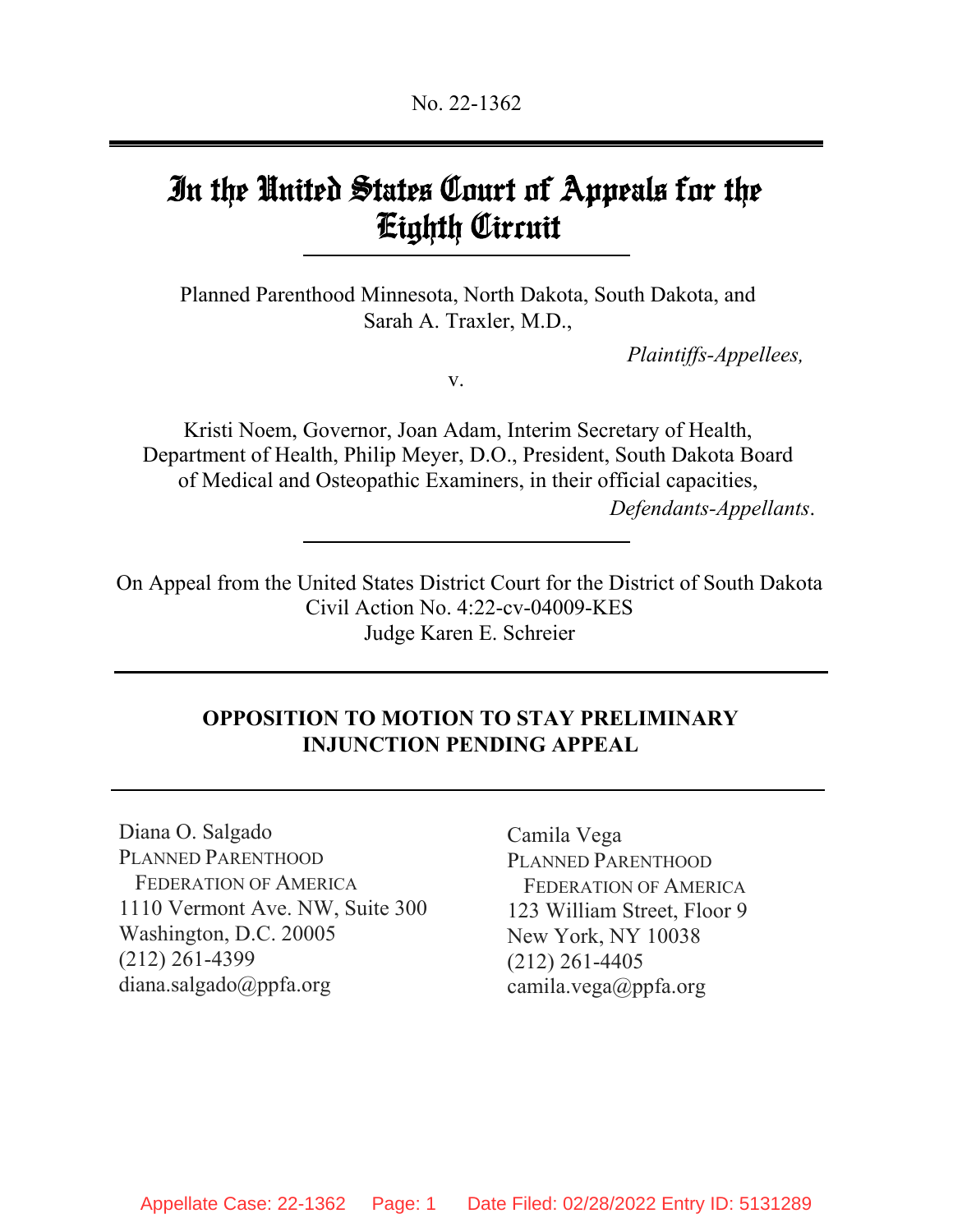Stephanie Amiotte Andrew Malone AMERICAN CIVIL LIBERTIES UNION OF NORTH DAKOTA, SOUTH DAKOTA, AND WYOMING PO Box 91952 Sioux Falls, SD 57109 (605) 332-2508 samiotte@aclu.org amalone@aclu.org

*Attorneys for Plaintiffs-Appellees*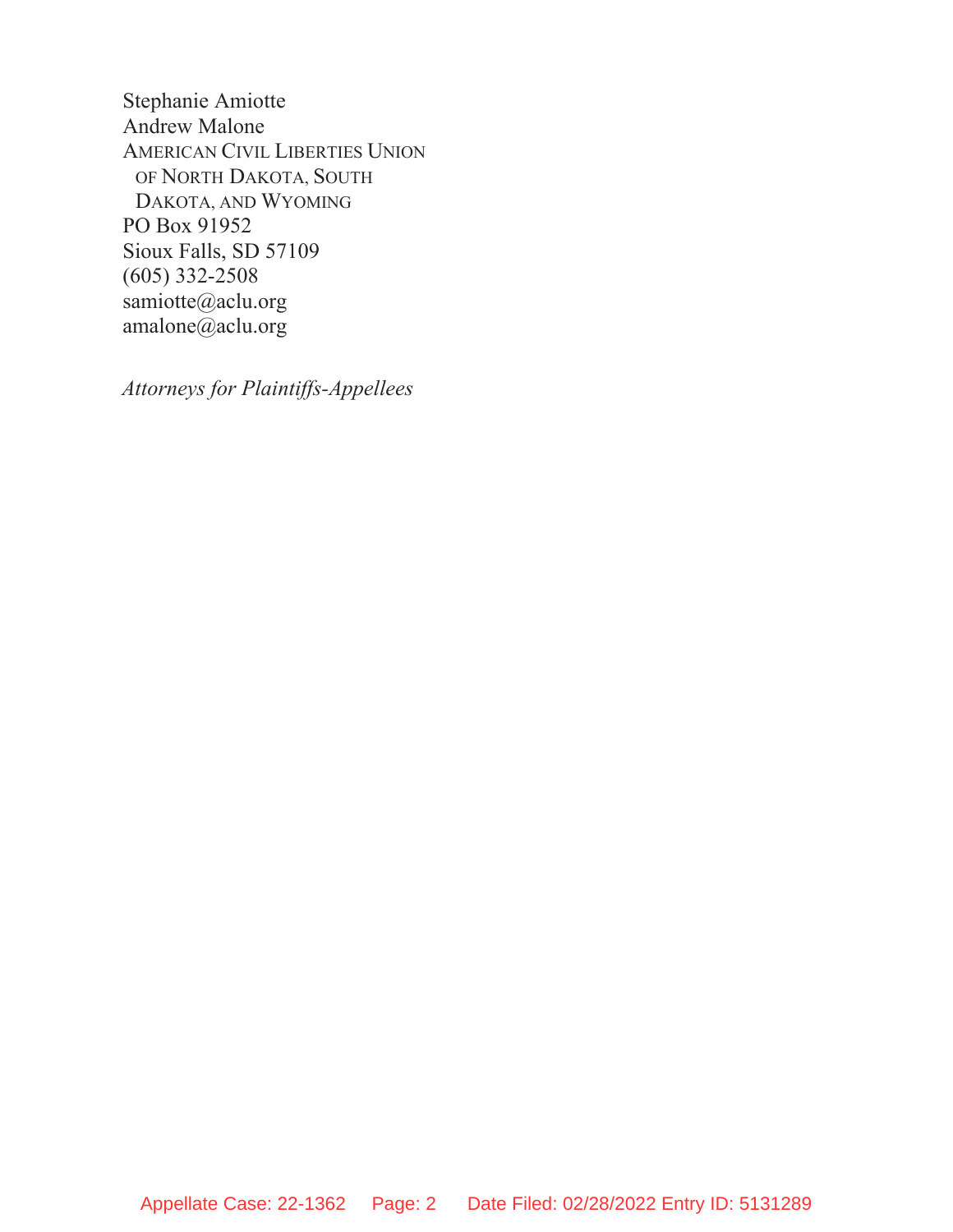# **TABLE OF CONTENTS**

| I. |                 | Appellants Have Not Made a Strong Showing of Success on the Merits8 |  |  |
|----|-----------------|---------------------------------------------------------------------|--|--|
|    | A.              |                                                                     |  |  |
|    | <b>B.</b>       | The Rule Poses a Substantial Obstacle for a Large Fraction of       |  |  |
|    | $\mathcal{C}$ . |                                                                     |  |  |
| П. |                 |                                                                     |  |  |
|    |                 |                                                                     |  |  |
|    |                 |                                                                     |  |  |
|    |                 |                                                                     |  |  |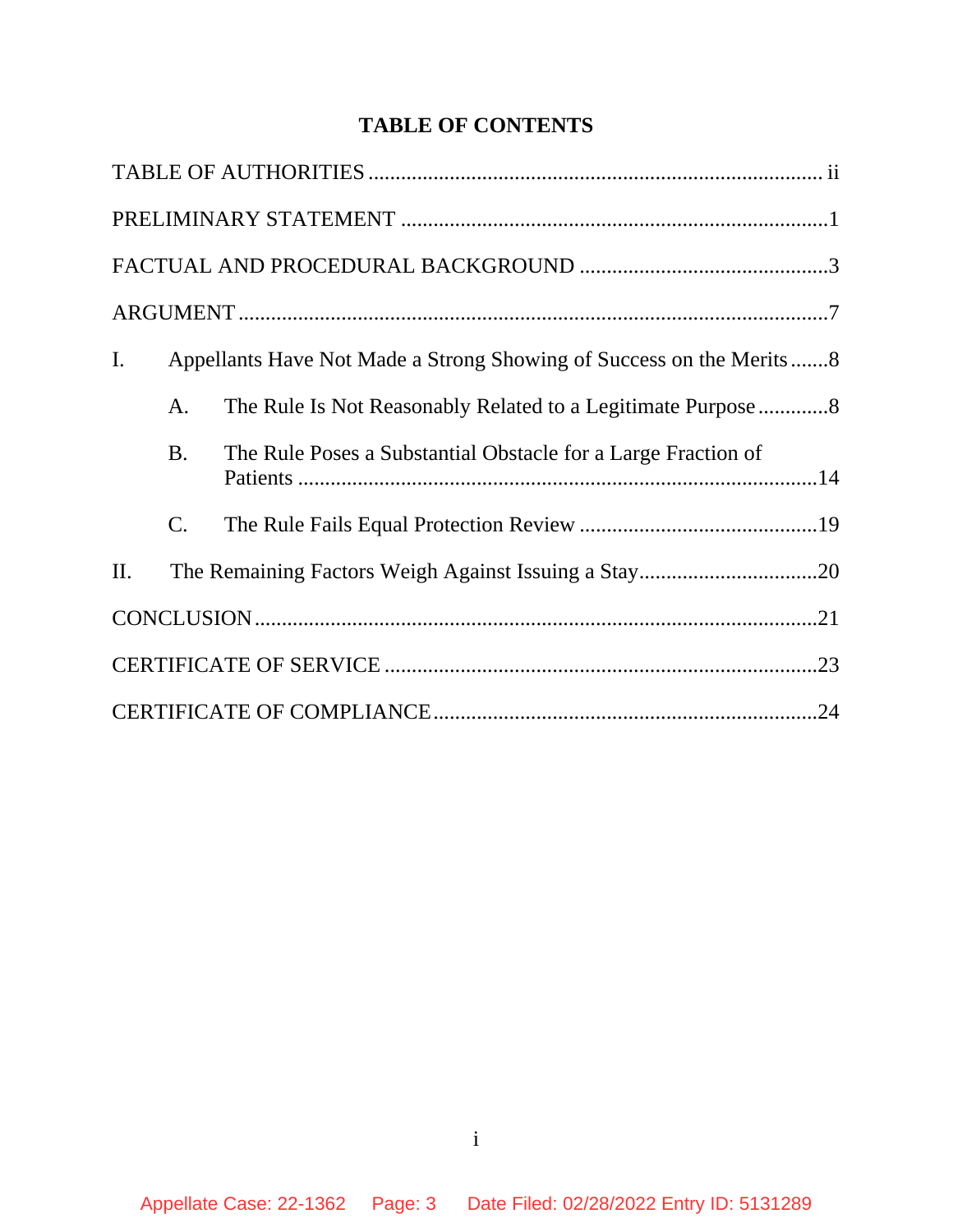# **TABLE OF AUTHORITIES**

| <b>Cases</b>                                             | Page(s) |
|----------------------------------------------------------|---------|
| Abbott v. Perez,                                         |         |
| Am. Civil Liberties Union v. Johnson,                    |         |
| Benten v. Kessler,                                       |         |
| Brady v. Nat'l Football League,                          |         |
| Casbah, Inc. v. Thone,                                   |         |
| Crowell v. Benson,                                       |         |
| Eisenstadt v. Baird,                                     |         |
| EMW Women's Surgical Center, P.S.C. v. Friedlander,      |         |
| Friedman v. Rogers,                                      |         |
| Gonzales v. Carhart,                                     |         |
| Hilton v. Braunskill,                                    |         |
| Honeywell, Inc. v. Minn. Life & Health Ins. Guar. Ass'n, |         |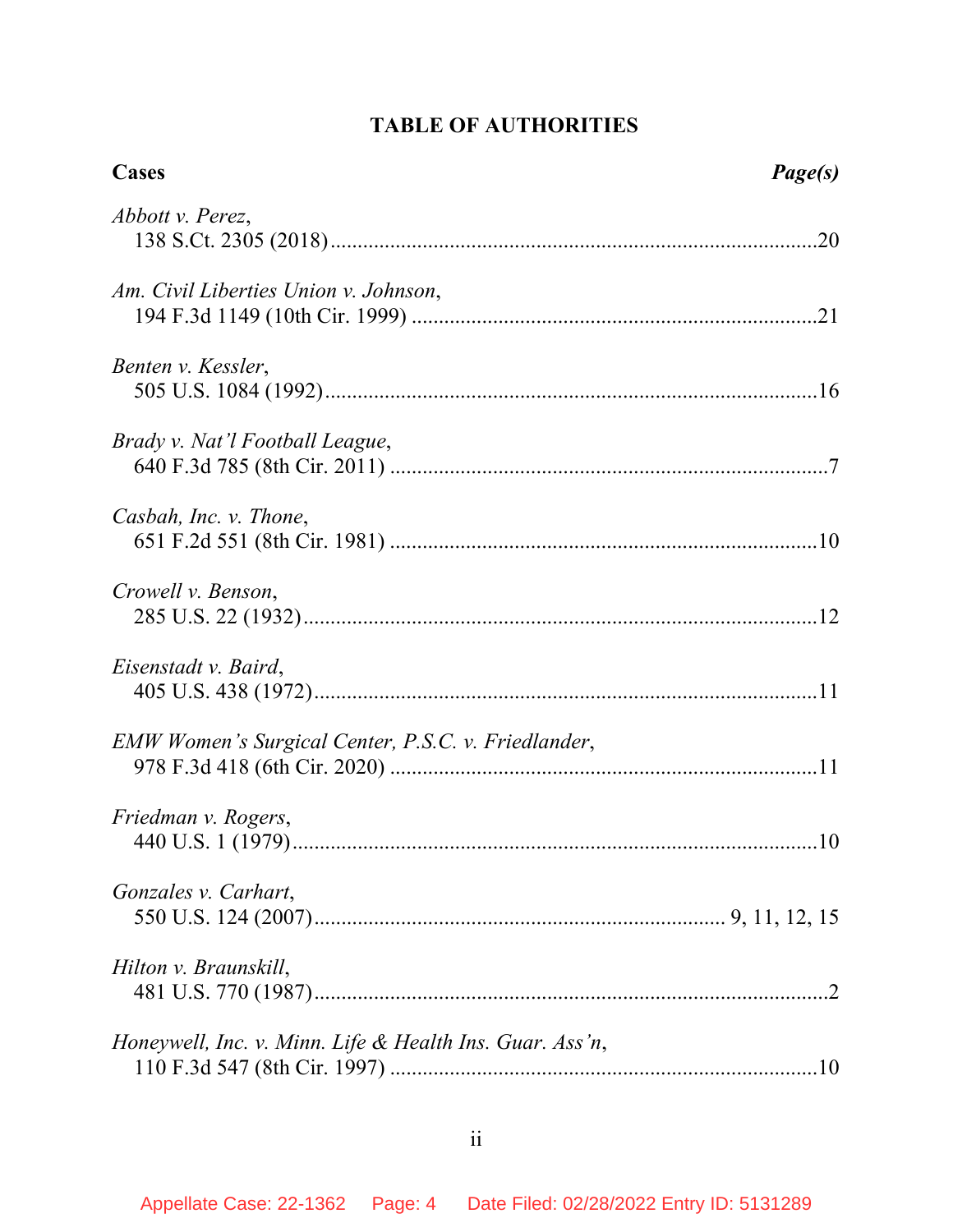| Hopkins v. Jegley,                                                 |  |
|--------------------------------------------------------------------|--|
| June Med. Servs., L.L.C. v. Russo,                                 |  |
| Kansas City Taxi Cab Drivers Ass'n, L.L.C. v. City of Kansas City, |  |
| Nken v. Holder,                                                    |  |
| Parrish v. Mallinger,                                              |  |
| Planned Parenthood of Ark. & E. Okla v. Jegley,                    |  |
| Planned Parenthood of Cent. Mo. v. Danforth,                       |  |
| Planned Parenthood of Mid-Mo. & E. Kan., Inc. v. Dempsey,          |  |
| Planned Parenthood of Se. Pa. v. Casey,                            |  |
| Planned Parenthood, Sioux Falls Clinic v. Miller,                  |  |
| Ranschburg v. Toan,                                                |  |
| Romer v. Evans,                                                    |  |
| United States v. Virginia,                                         |  |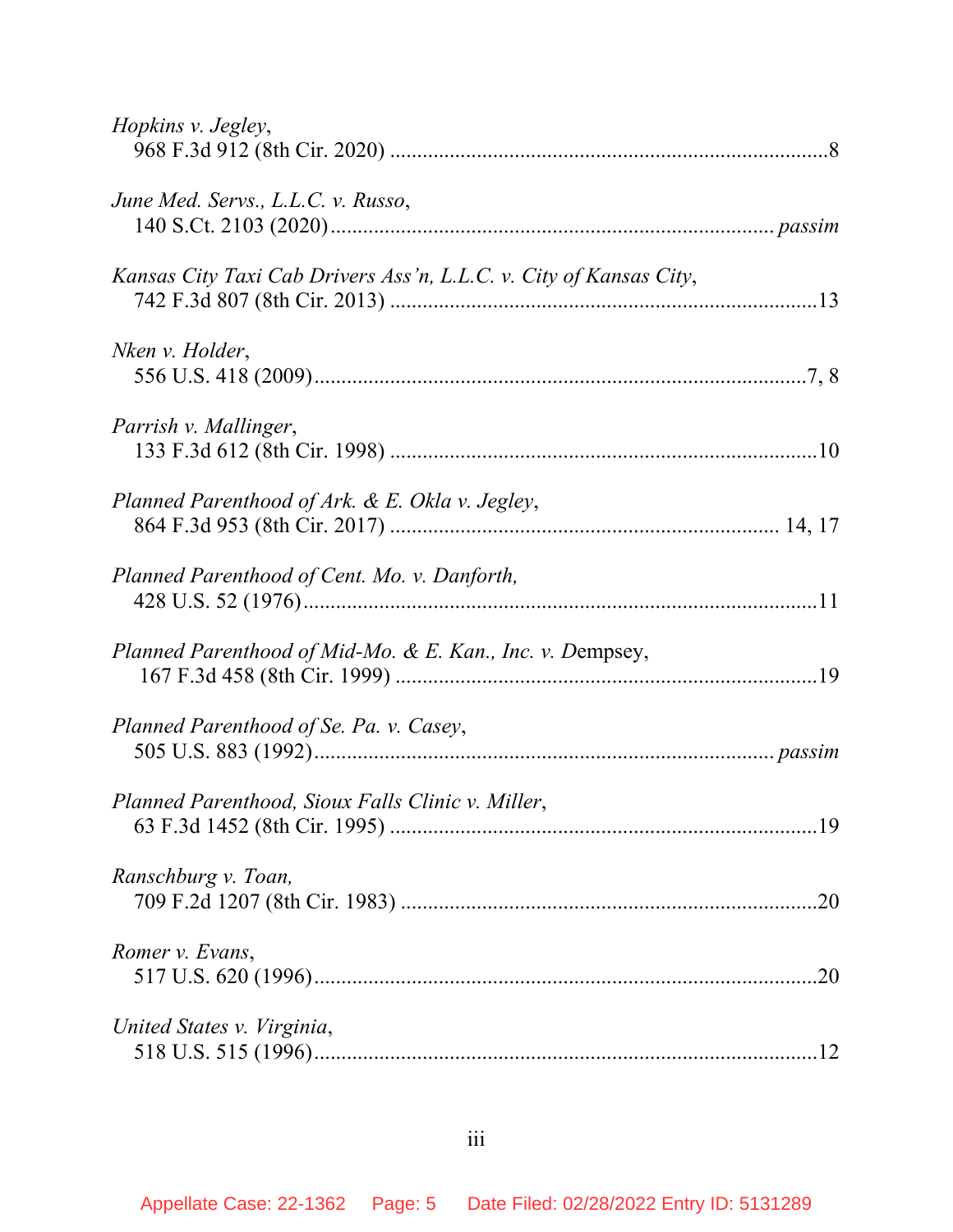| Whole Woman's Health v. Hellerstedt,      |         |
|-------------------------------------------|---------|
| Whole Woman's Health v. Paxton,           |         |
| Williamson v. Lee Optical of Okla., Inc., |         |
| <b>Rules</b>                              | Page(s) |
|                                           |         |
|                                           |         |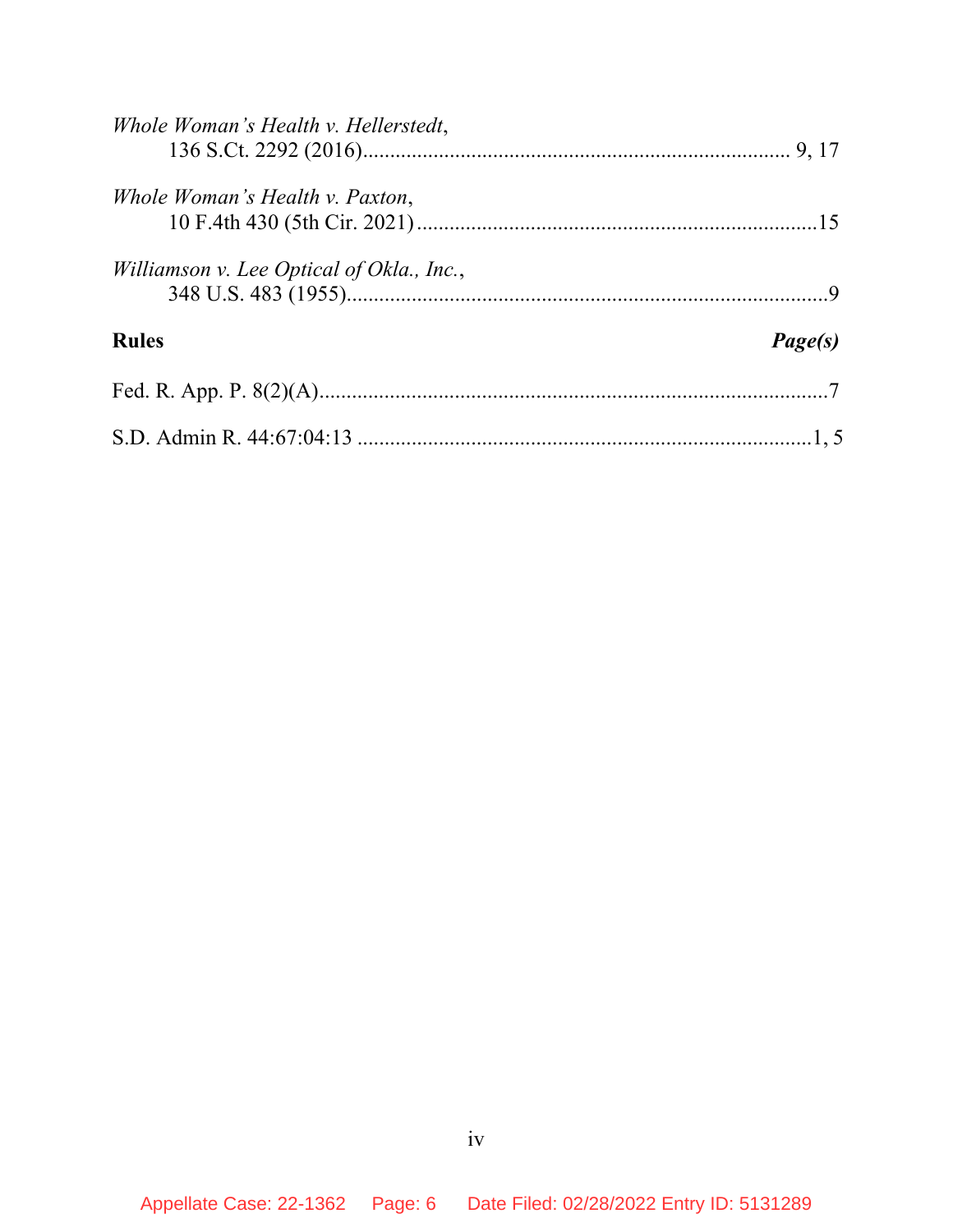#### **PRELIMINARY STATEMENT**

For over twenty years, patients in South Dakota, like those nationwide, have had the option of choosing a safe, early abortion using medications alone. Yet in January 2022, the South Dakota Department of Health (the "Department") promulgated Rule 44:67:04:13 (the "Rule") which would end that option by making South Dakota the only state where patients must make three separate trips to meet with a physician at state-mandated time intervals—a requirement the state's only abortion provider cannot comply with. After thorough briefing and argument, the district court preliminarily enjoined the Rule, finding that Plaintiffs-Appellees (hereinafter "Appellees") made a clear showing that they were likely to succeed in proving its unconstitutionality.

Defendants-Appellants (hereinafter "Appellants") have appealed and now ask this Court for extraordinary relief: a stay pending appeal and expedited consideration of their appeal. But Appellants meet none of the required factors for a stay. Nor is there any reason to expedite the appeal, a briefing schedule for which has already been issued. Appeal Briefing Schedule Order 2. The only harm Appellants claim is their inability to enforce an unconstitutional administrative rule that is the first of its kind, furthers no health interest, and harms patients. In contrast, the preliminary injunction maintains the status quo and allows Appellees to continue practicing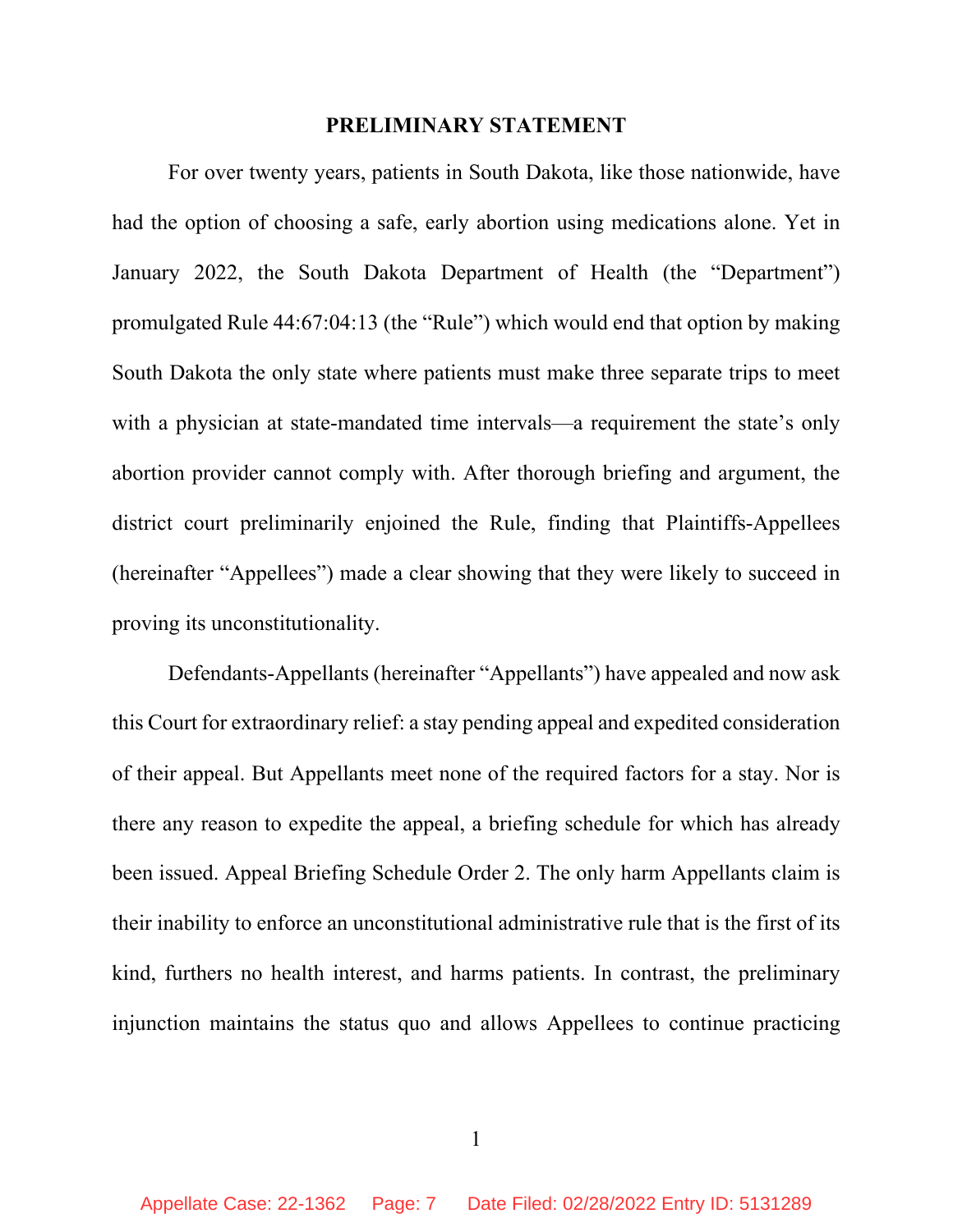medicine according to the universally-recognized standard of care, as they have always done. There is no reason this appeal should not proceed in due course.

Critically, Appellants have not shown that they are likely to succeed on the merits. Appellees clearly established the Rule's unconstitutionality on several bases: that it is not reasonably related to a legitimate government purpose under *June Medical Services L.L.C. v. Russo*, 140 S.Ct. 2103, 2138 (2020) (Roberts, C.J., concurring); that it will unduly burden a large fraction of patients using any numerator or denominator; and that it violates Equal Protection under any standard of review. Appellants have not made a "strong showing" that they are likely to succeed in challenging any of these holdings, much less all of them. *Hilton v. Braunskill*, 481 U.S. 770, 776 (1987).

Nor are Appellants any more likely to succeed on the other factors for a stay pending appeal. They have established neither irreparable harm nor any harm that outweighs that which would befall Appellees' patients. Indeed, Appellants seem to concede that the Rule—promulgated in the name of patient safety—is likely to harm patients, but claim they are entitled to a stay because not *enough* patients will be harmed. *See* Opp'n to Prelim. Inj., ECF No. 19, at 18; Ex. 2 to Stay Mot. 13 (hereinafter "Op."). Appellants' motions should be denied.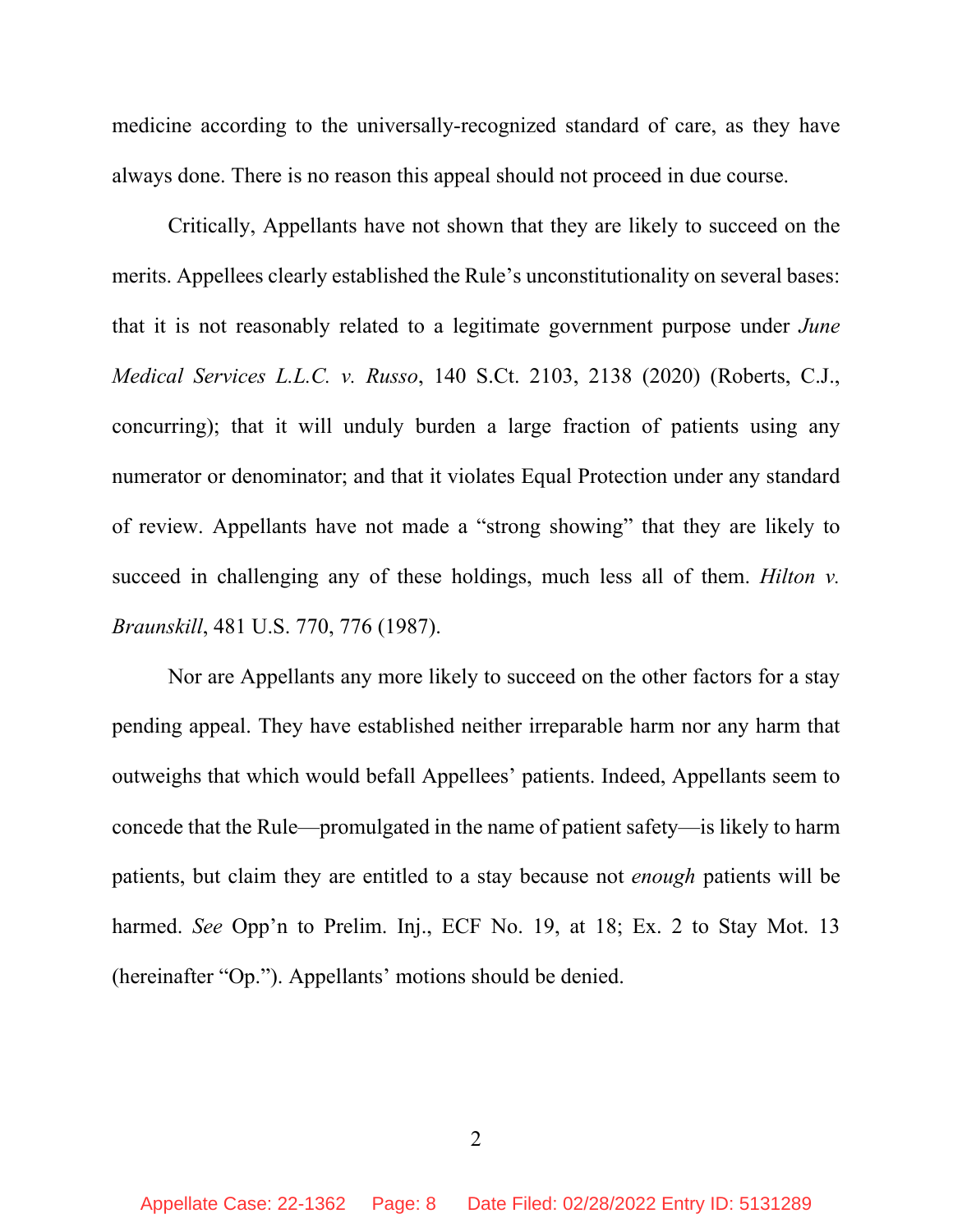#### **FACTUAL AND PROCEDURAL BACKGROUND**

Appellee Planned Parenthood Minnesota, North Dakota, South Dakota ("PPMNS") is the only general abortion provider in South Dakota. It operates a clinic in Sioux Falls which provides medication abortions up to 11 weeks, as measured from the first day of the patient's last menstrual period ("LMP"), and procedural abortions up to 13.6 weeks LMP. Medication abortion refers to a regimen of two Food and Drug Administration ("FDA")-approved drugs taken 24–48 hours apart (mifepristone followed by misoprostol) to expel a pregnancy in a manner similar to miscarriage. About 40% of abortions performed at the Sioux Falls clinic are medication abortions. Op. 2.

Patients prefer medication abortion for a variety of reasons, including that it is less invasive, which is particularly important for survivors of rape, and that it offers more flexibility, which is particularly important for those trying to conceal their abortion from abusive partners or family members. Medication abortion is also safer and medically indicated for some patients. *Id*. at 5–6, 11. Current South Dakota law requires all patients seeking an abortion to make two in-person visits to the health center, at least 72 hours apart, excluding holidays and weekends. At the first visit, patients receive state-mandated counseling; at the second, patients who choose medication abortion receive both mifepristone and misoprostol, as well as follow-up information. Patients take the mifepristone in the clinic and 24–48 hours later, they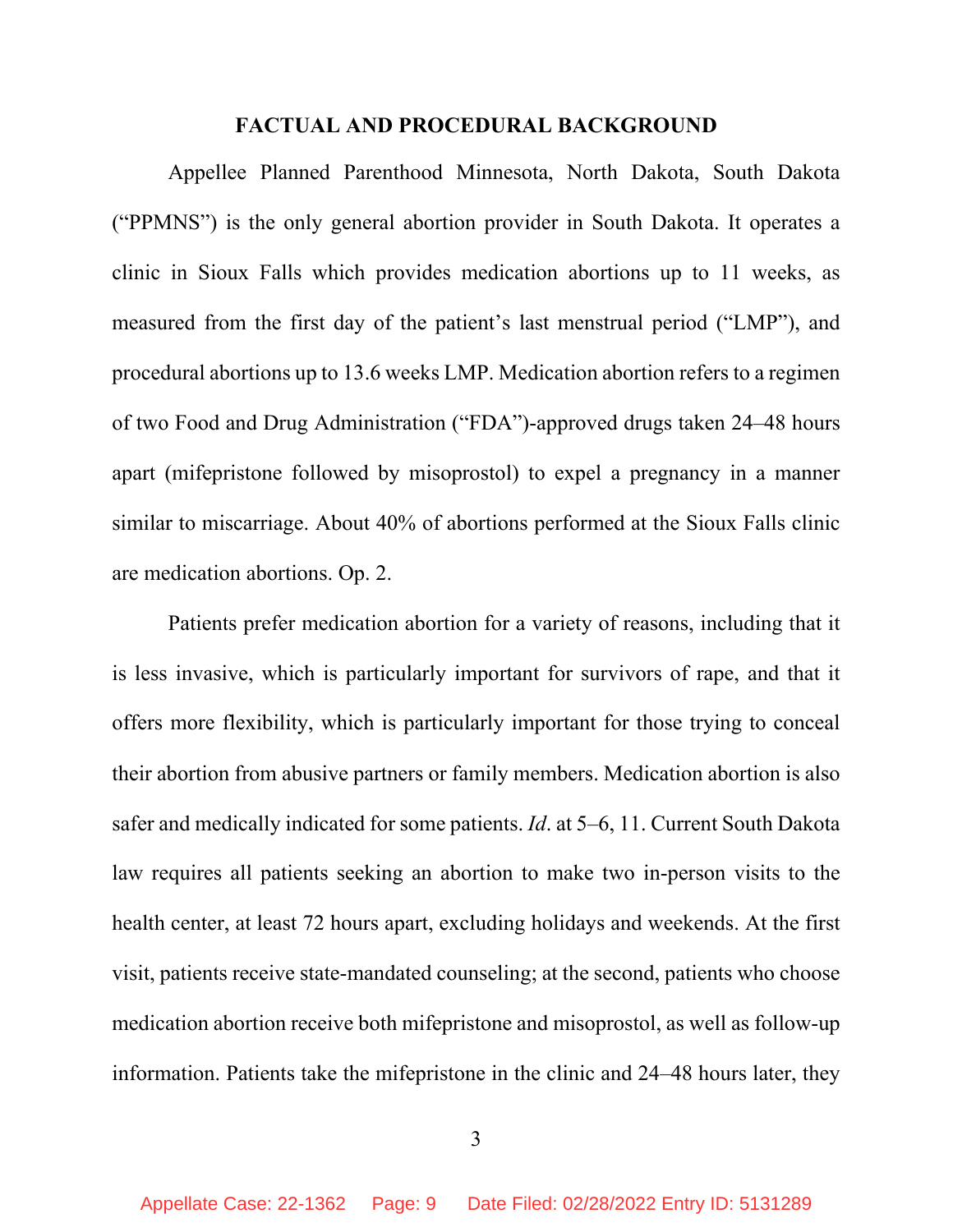self-administer the misoprostol at a location of their choice. *Id.* at 3–5. About 24% of medication abortion patients travel more than 150 miles round trip to the clinic, and 11% travel more than 300 miles. Thirty-one percent of medication abortion patients have incomes below 110% of the federal poverty level, which was \$14,168 for a family of one in 2021. *Id.* at 3. Nearly two-thirds of all abortion patients are already parents. *Id.* at 2.

Research shows that barriers to care delay, and in some cases prevent, people from accessing care, and that delay increases medical risks. *Id.* at 15–17. That is why, since mifepristone was approved in 2000, the standard of care has been for patients to obtain the two medications at the same time and self-administer the misoprostol. *Id.* at 11. Indeed, misoprostol is widely prescribed for other uses, including miscarriage, and the FDA has never placed any restrictions on its use.<sup>[1](#page-9-0)</sup> While there is no evidence that taking misoprostol without first taking mifepristone is dangerous, the same is not true of taking mifepristone without misoprostol, which can lead to heightened risks of hemorrhage. *Id.* at 12.

Yet, on January 7, 2022, the Department promulgated a rule that would require medication abortion patients to make a third in-person visit to a health clinic

<span id="page-9-0"></span><sup>&</sup>lt;sup>1</sup> The FDA has explicitly recognized that "[t]here is no medical rationale against permitting the woman to be given the misoprostol on the day of the initial clinic/office visit and self-administer it at a convenient time in the next 24–48 hours at home," and that, in fact, self-administration has several benefits. Op. 9–10.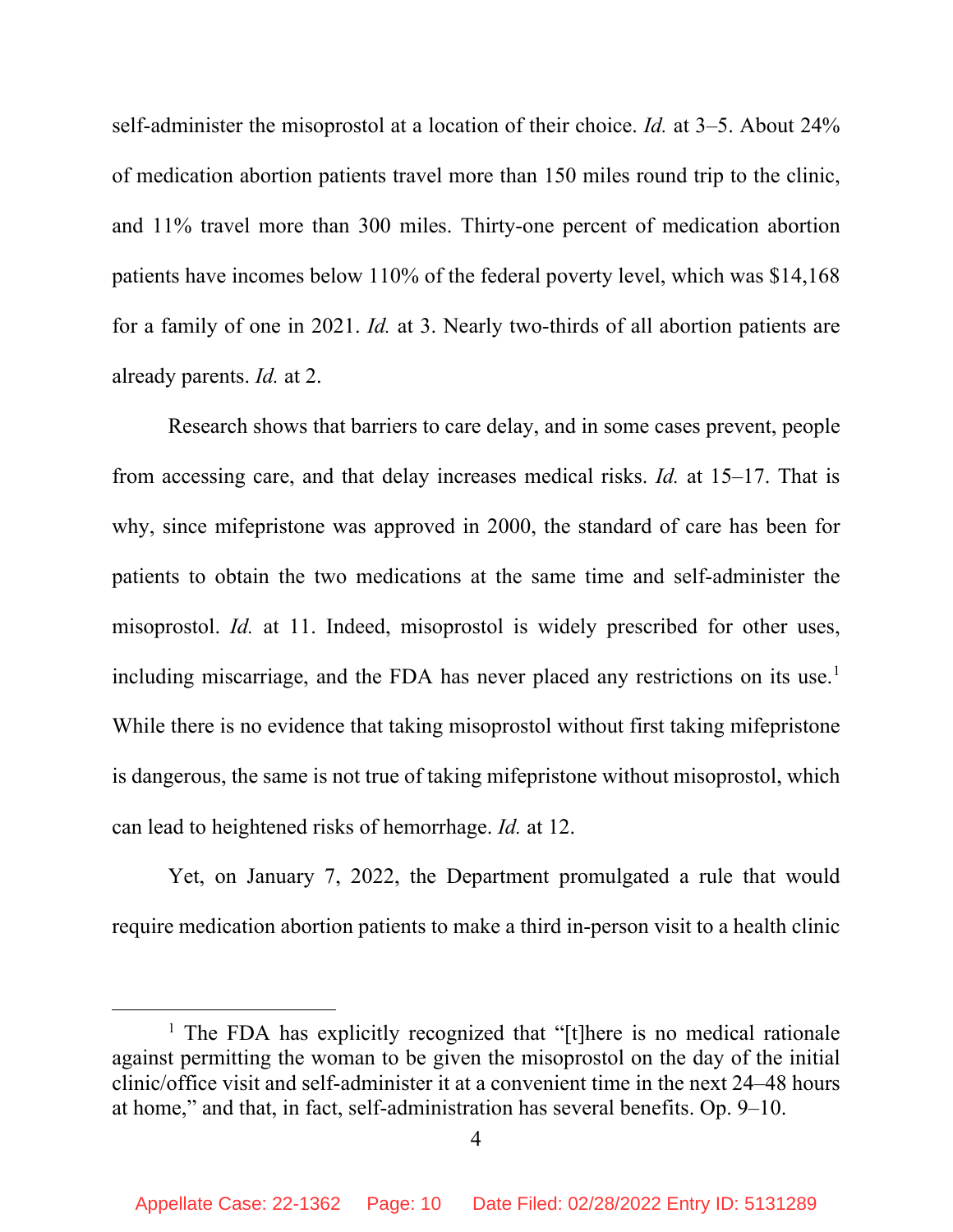[2](#page-10-0)4–72 hours after the second visit, solely to receive misoprostol.<sup>2</sup> This Rule was promulgated at the direction of Governor Noem allegedly in response to a change in the FDA's regulation of *mifepristone*. [3](#page-10-1) *Id.* at 12–15. In an Executive Order, Governor Noem directed the Department to "begin emergency rulemaking to be implemented pursuant to the current FDA REMS." *Id.* at 12. As she recently stated, her goal was "just not making telemedicine, chemical abortions more available over the internet or over the phone with strangers," *Noem speaks on Haugaard's antiabortion bill, critical race theory and marijuana,* Dakota News Now (Feb. 17, 2022), https://www.dakotanewsnow.com/2022/02/17/noem-speaks-haugaards-antiabortion-bill-critical-race-theory-marijuana/. In issuing the Rule, the Secretary of the Department stated that the Rule was necessary "[t]o protect the health and safety of women that is at-risk due to the expected FDA lifting of additional safety protocols regarding the use of mifepristone and misoprostol." Op. 14.

However, the FDA has *never* imposed any restrictions on misoprostol and South Dakota's mandatory in-person visits already prevent the use of telemedicine for abortion, as Appellees informed Appellants at numerous hearings. The Rule,

<span id="page-10-0"></span><sup>&</sup>lt;sup>2</sup> The Rule also contains other provisions not at issue in this litigation. Ex. 1 to Stay Mot.

<span id="page-10-1"></span><sup>&</sup>lt;sup>3</sup> Despite the safety and efficacy of medication abortion, the FDA has subjected mifepristone to a federal Risk Evaluation and Mitigation Strategy which, until recently, required "in-person dispensing" of mifepristone. Op. 9. In December 2021, the FDA indicated it would lift this requirement, which never applied to misoprostol.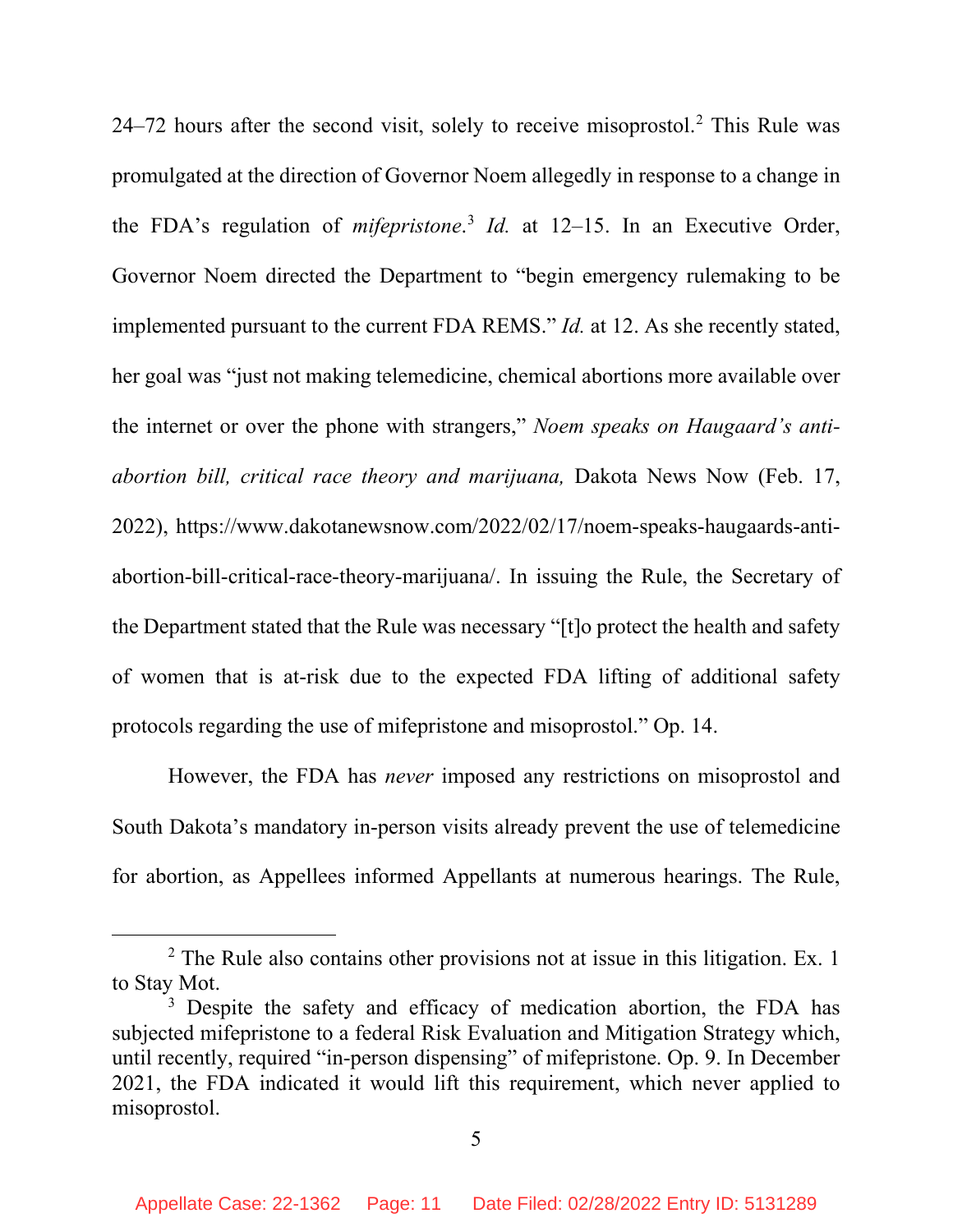therefore, has nothing to do with the FDA's changes to mifepristone regulation, nor with the Executive Order. Moreover, as Appellees and the South Dakota State Medical Association (which opposed the Rule) testified, it could put patients at increased risk of complications. Op. 32.

Appellees sued. The district court issued a Temporary Restraining Order, and, on February 8, after holding an evidentiary hearing and considering evidence from experts on both sides, it granted Appellees' motion for preliminary injunction in a thorough, 40-page opinion. It found that Appellees were likely to succeed on both their substantive due process and equal-protection claims. As to substantive due process, the court held that the Rule failed the "threshold requirement" that it be reasonably related to a legitimate purpose, *June Med.*, 140 S.Ct. at 2138 (Roberts, C.J., concurring), because "the FDA, which has never required in-person administration of misoprostol, has not recently made any change regarding misoprostol" and because "[n]othing in the Executive Order indicates a change in FDA regulations regarding misoprostol." Op. 26–28. Although it properly found that the Rule "should be enjoined on this basis alone," the court conducted an extensive analysis of the Rule's effects, concluding that it posed a substantial obstacle for a large fraction of patients. Op. 28, 31–33. The court also found that Appellees were likely to succeed on their equal-protection claim. *Id.* at 37–40. Turning to the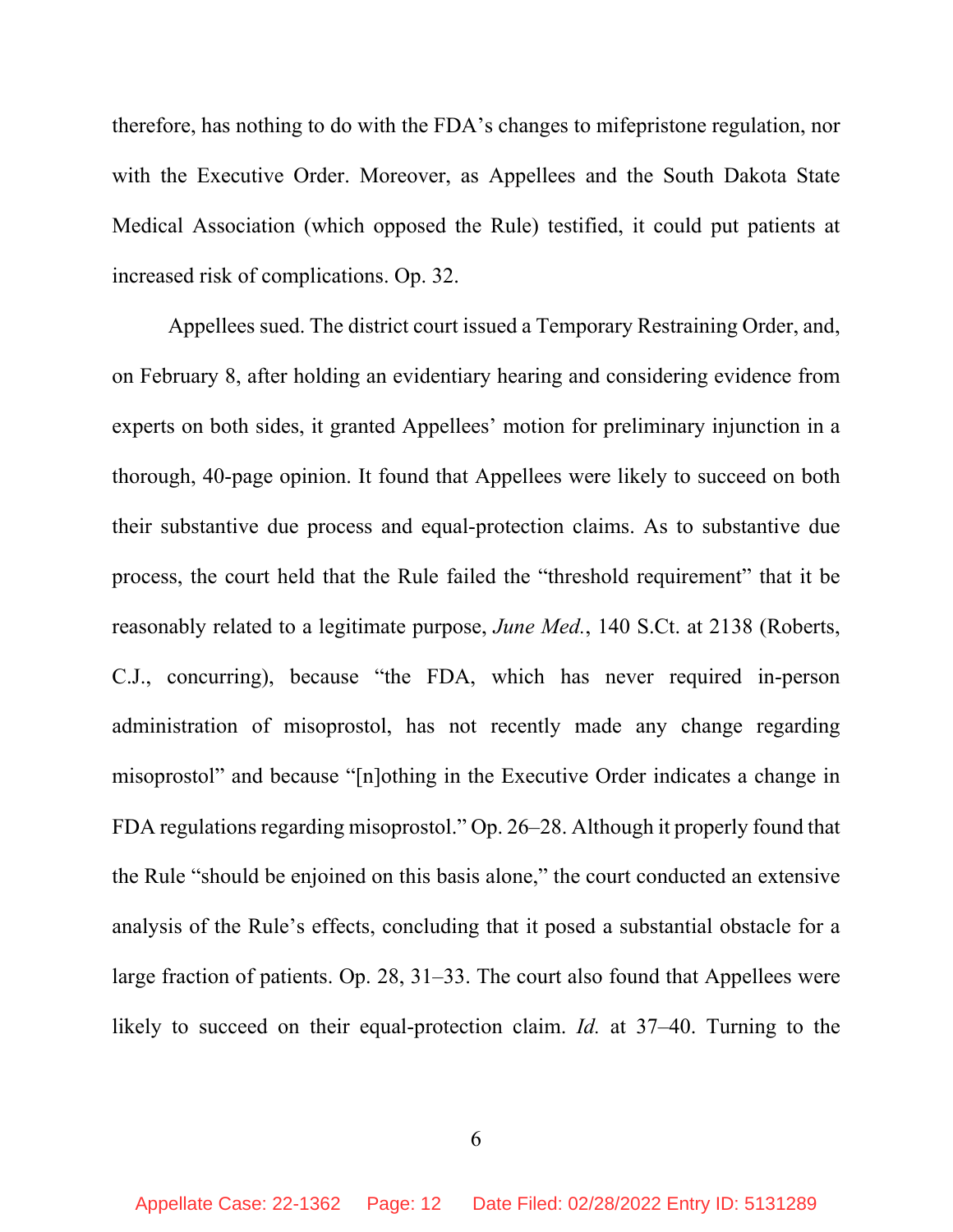remaining factors—irreparable harm, balance of equities, and the public interest the court found that these also favored a preliminary injunction. Op. 35–37.

Appellants filed a motion for stay pending appeal in the district court,<sup>[4](#page-12-0)</sup> and appealed. This Court has set a briefing schedule with Appellants' brief due in approximately six weeks. But Appellants claim they also need emergency relief: a stay pending appeal, expedited briefing on the stay motion (which Appellees already opposed), and that their appeal be expedited. Appellants' requests should be denied.[5](#page-12-1)

#### **ARGUMENT**

"A stay is an intrusion into the ordinary process[] of . . . judicial review, and . . . is not a matter of right." *Nken v. Holder*, 556 U.S. 418, 427 (2009) (cleaned up). It can only issue if four factors weigh in its favor: (1) a strong showing the applicant is likely to succeed on the merits; (2) irreparable injury absent a stay; (3) whether issuance of the stay will substantially injure other interested parties; and (4) the public interest. *Id.* at 425–26, 434. The most important factor is likelihood of success. *Brady v. Nat'l Football League*, 640 F.3d 785, 789 (8th Cir. 2011) (per curiam). "The party requesting a stay bears the burden of showing that the

<span id="page-12-0"></span><sup>4</sup> That motion—for which Appellants did not request expedited consideration—remains pending in the district court. Appellants have not shown that waiting for its decision is impracticable, Fed. R. App. P.  $8(2)(A)(i)$ , nor can they say that the district court failed to afford the relief requested, *id.* 8(2)(A)(ii).

<span id="page-12-1"></span><sup>&</sup>lt;sup>5</sup> If the Court issues a stay, Appellees agree the appeal should be expedited as their and their patients' constitutional rights would be abridged every day the Rule is in effect.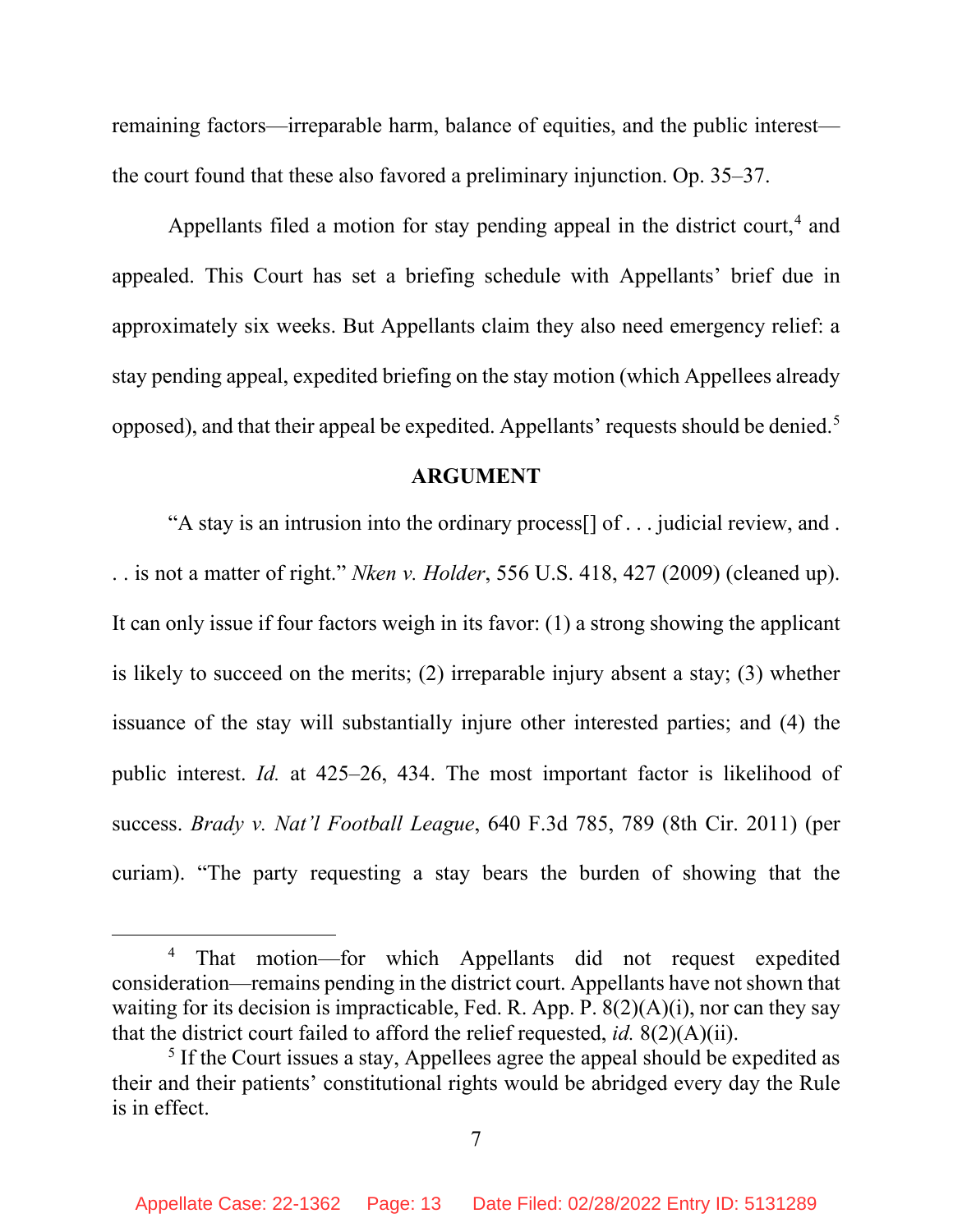circumstances justify [its entry]." *Nken*, 556 U.S. at 433–34. Appellants cannot meet that burden.

### **I. Appellants Have Not Made a Strong Showing of Success on the Merits**

Appellants cannot make the required "strong showing" that they are likely to succeed on the merits. Instead, they rehash arguments that the district court properly rejected: maintaining that they are likely to succeed on appeal because the Rule is rationally related to a legitimate state interest, because it would not unduly burden a large fraction of patients, and because it complies with equal protection. The first argument misconstrues decades of abortion law; the second ignores the district court's well-supported factual findings; and the third waves away clear evidence of animus. All three should be rejected.

## **A. The Rule Is Not Reasonably Related to a Legitimate Purpose**

The parties agree that this Court has adopted Chief Justice Roberts' *June Medical* concurrence under which an abortion regulation is unconstitutional if it fails a "threshold requirement" that it be "reasonably related" to a "legitimate purpose." *June Med.*, 140 S.Ct. at 2138; *see Hopkins v. Jegley*, 968 F.3d 912, 915 (8th Cir. 2020). The district court properly applied this test: it looked at "the purposes [of the Rule] as stated by the executive branch" and found that rather than further the state's interest, the Rule's "third appointment and time delay for misoprostol increase the risks to patients' health." Op. 28.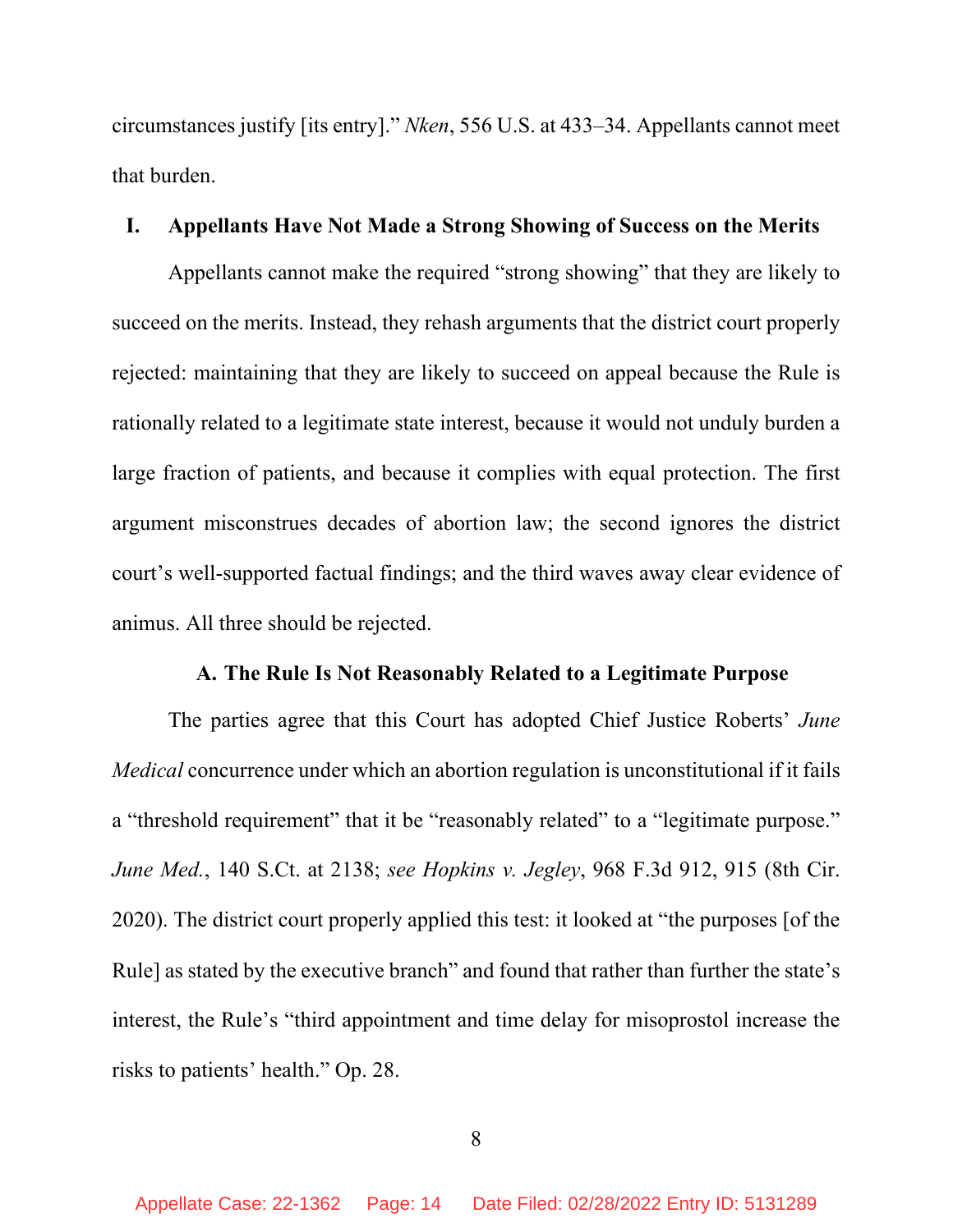Appellants fault this conclusion, claiming that "[t]he district court's role is only to ask whether it is *possible to imagine* that the Rule might do something to advance the state's interests in patient safety." Stay Mot. 10. But the Supreme Court has never applied this extraordinarily deferential test to an abortion regulation. Indeed, Appellants' argument was squarely considered and rejected in *Whole Woman's Health v. Hellerstedt*, 136 S.Ct. 2292, 2309 (2016) ("[It] is wrong to equate the judicial review applicable to the regulation of a constitutionally protected personal liberty with the less strict review applicable where, for example, economic legislation is at issue." (citing *Williamson v. Lee Optical of Okla., Inc.*, 348 U.S. 483, 491 (1955))). In his *June Medical* concurrence, Chief Justice Roberts did not overrule any longstanding abortion jurisprudence, including *Hellerstedt*. 140 S.Ct. at 2138–39 ("We should respect the statement in *Whole Woman's Health* that it was applying the undue burden standard of *Casey*.").

Appellants confuse the order of events when they claim that the district court erred by considering *Hellerstedt*, *Gonzales v. Carhart*, 550 U.S. 124 (2007), and *Planned Parenthood of Southeastern Pennsylvania v. Casey*, 505 U.S. 883 (1992) because "none of those cases were purporting to interpret or apply the 'threshold requirement' from Chief Justice Roberts's *June Medical* concurrence." Stay Mot. 6. As Chief Justice Roberts made clear, *he* was the one relying on these cases, particularly *Casey*, as setting out the relevant test; and, rather than "repudiate"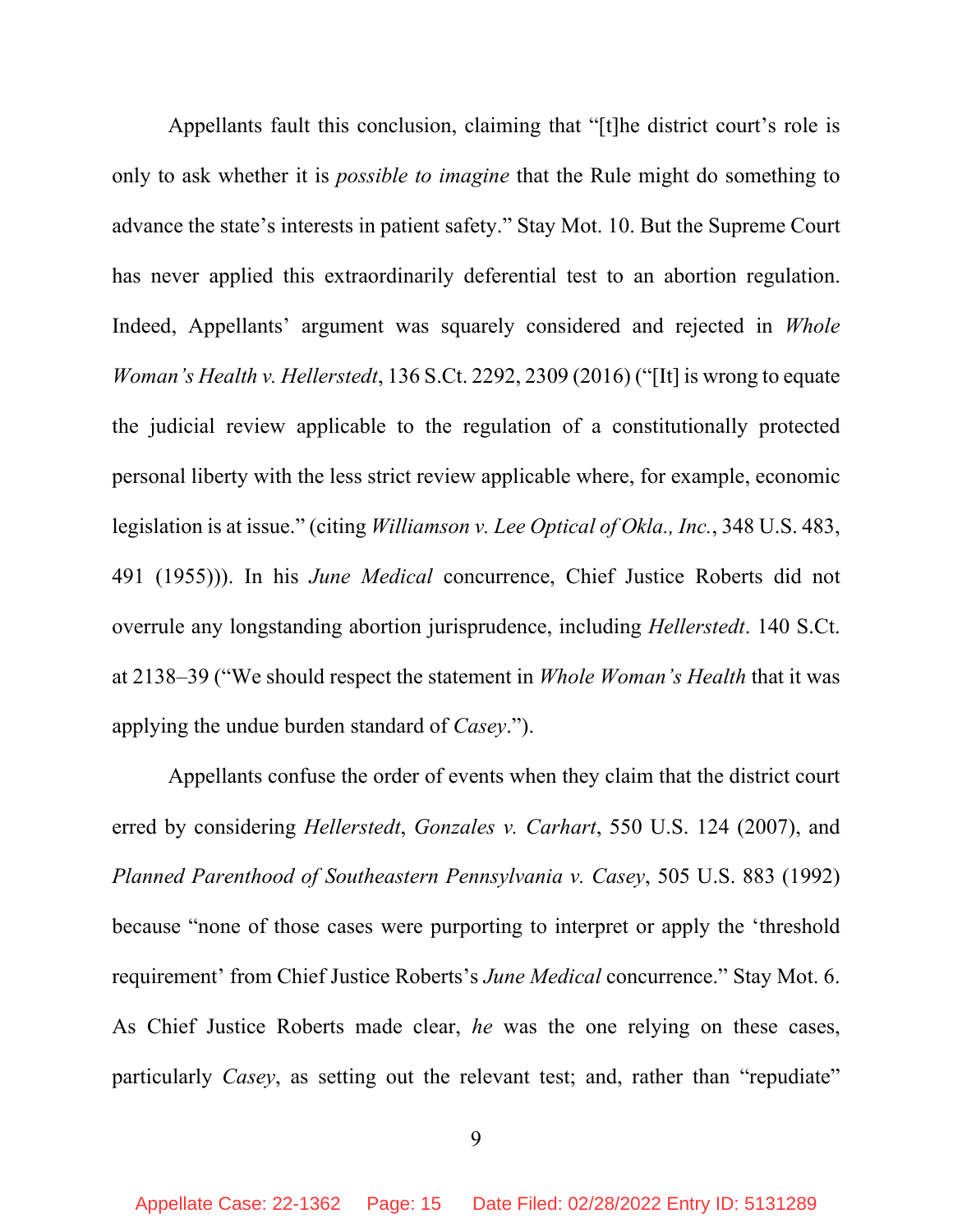*Hellerstedt*, as Appellants suggest, *id.* at 7, the Chief Justice interpreted that case's analysis of benefits as *going to* the threshold requirement. *See June Med.*, 140 S.Ct. at 2138 (Roberts, C.J., concurring) (rejecting a balancing test of benefits and burdens and interpreting benefits as going to the "threshold requirement"). At no point did he suggest that *Hellerstedt* was wrong to reject rational basis review nor did he criticize the *June Medical* district court for making factual findings on the law's benefits.

The conclusion that some form of heightened scrutiny applies is inescapable.<sup>[6](#page-15-0)</sup> As even the cases cited by Appellants confirm, the sort of rational basis review for which they advocate is not appropriate when fundamental rights are at stake. *See Friedman v. Rogers*, 440 U.S. 1, 17 (1979) (applying rational basis "[u]nless a classification trammels fundamental personal rights"); *Honeywell, Inc. v. Minn. Life & Health Ins. Guar. Ass'n*, 110 F.3d 547, 554–55 (8th Cir. 1997) (applying rational basis for "economic legislation"); *Parrish v. Mallinger*, 133 F.3d 612, 614–15 (8th Cir. 1998) (applying rational basis in part because no constitutional rights implicated); *Casbah, Inc. v. Thone*, 651 F.2d 551, 557 (8th Cir. 1981) (applying rational basis "[w]here no suspect classifications are involved and no fundamental

<span id="page-15-0"></span><sup>6</sup> Appellants make much of the fact that the district court did not name the standard it was using. Stay Mot. 8–9. Whether it is called reasonable relation, rational basis with bite, heightened or intermediate scrutiny, or something else entirely is irrelevant to its substance: the district court properly asked whether the Rule "further[s]" a legitimate state interest. Op. 23–28.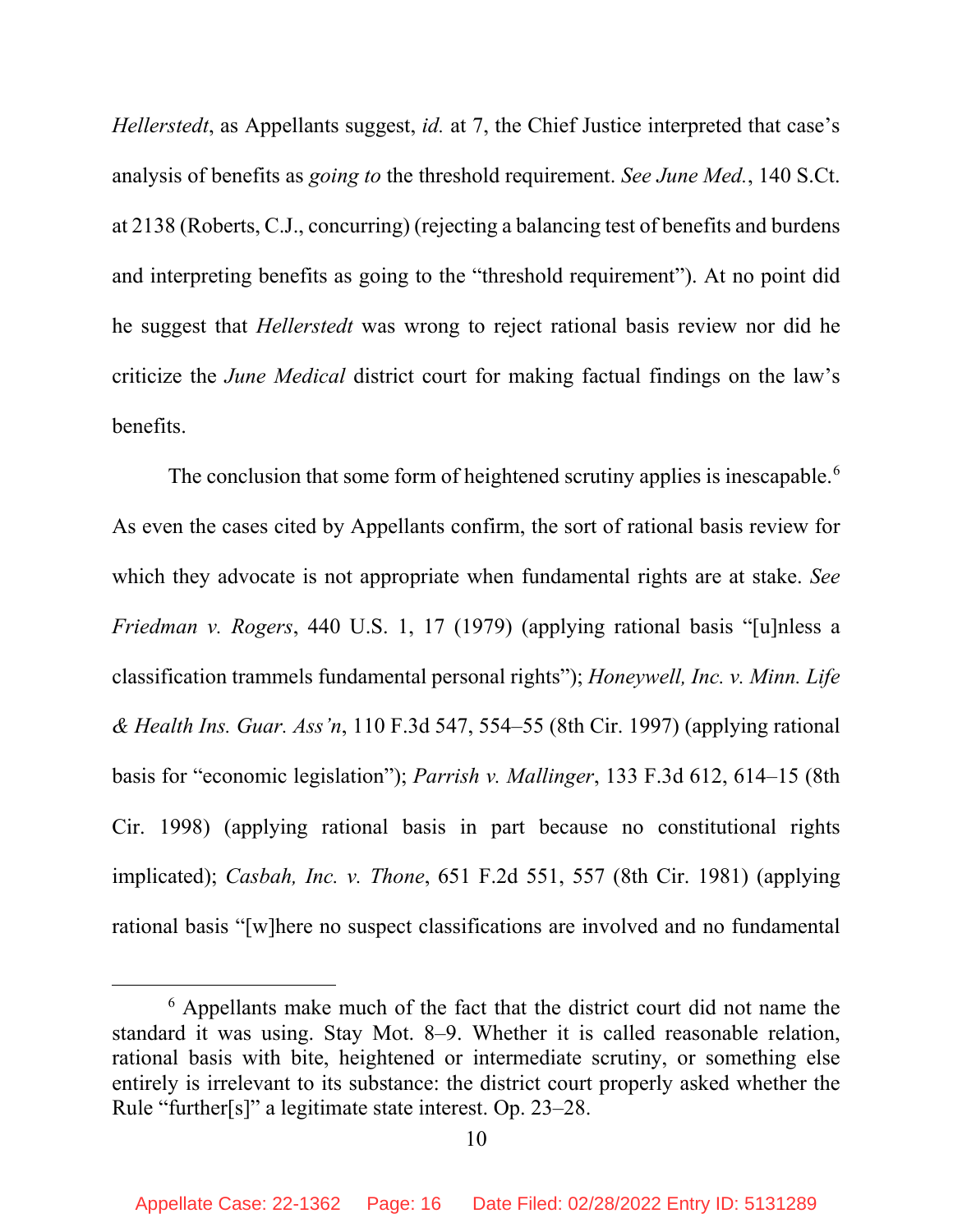rights" were at issue). There can be no doubt that laws restricting abortion access implicate fundamental rights. *See, e.g.*, *Casey*, 505 U.S. at 834, 851 (the "decision whether to bear or beget a child" is one of those "fundamental..." choices that is "central to the liberty protected by the Fourteenth Amendment" (quoting *Eisenstadt v. Baird*, 405 U.S. 438, 453 (1972))).

Therefore, courts must look at the available record evidence when determining whether an abortion restriction is "reasonably related to"—or "furthers"—the state's asserted purpose. *June Medical*, 140 S.Ct. at 2138 (Roberts, C.J., concurring) (quoting *Casey,* 505 U.S. at 878); *see also*, *e.g.*, *Gonzales*, 550 U.S. at 158 (2007) ("The Act's ban on abortions that involve partial delivery of a living fetus furthers the Government's objectives."); *Casey*, 505 U.S. at 900–901 (upholding recordkeeping and reporting requirements only after concluding they were "reasonably directed to the preservation of maternal health" (quoting *Planned Parenthood of Cent. Mo. v. Danforth,* 428 U.S. 52, 80 (19[7](#page-16-0)6)).<sup>7</sup> Nothing in the case law offers support for the bold assertion that courts no longer "retain[] an independent constitutional duty to review factual findings where constitutional

<span id="page-16-0"></span><sup>7</sup> Although Appellants are correct that the Sixth Circuit has found that rational basis review applies, *see EMW Women's Surgical Center, P.S.C. v. Friedlander*, 978 F.3d 418, 433 (6th Cir. 2020), that decision was wrongly decided. But even that court did not "imagine" its own rationale for the challenged restriction, but looked to the district court's factual findings. *See id.* at 439 ("The district court found that it is sometimes necessary to transfer a patient from an abortion facility to an emergency room because of an abortion-related complication.").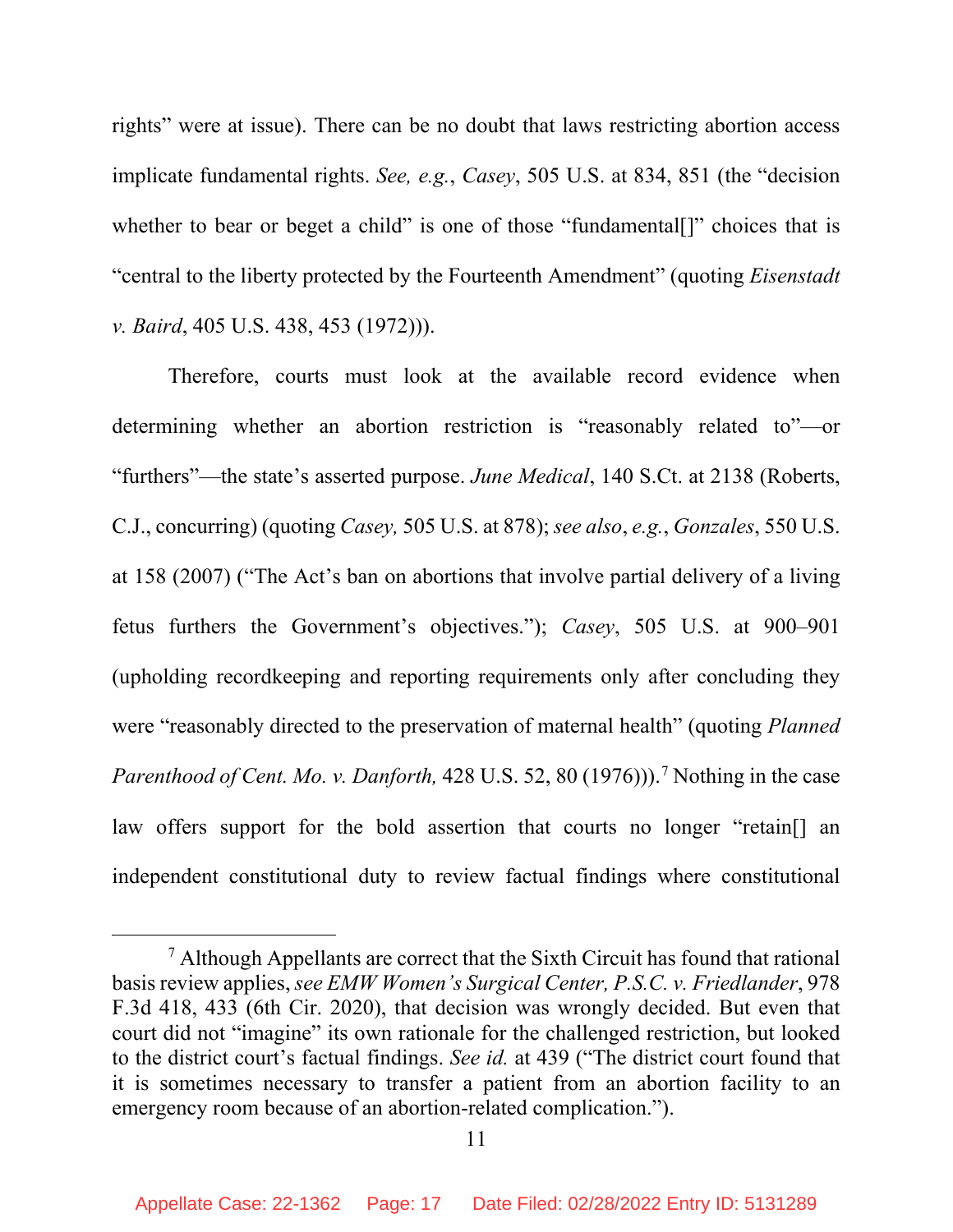rights are at stake." *Gonzales*, 550 U.S. at 165. *Gonzales*'s guidance is not limited to mere "'findings' that appear in the Rule or any other enactment," Stay Mot. 8, but describes the court's general obligations when considering constitutional questions. *Gonzales*, 550 U.S. at 165 ("In cases brought to enforce constitutional rights, the judicial power of the United States necessarily extends to the independent determination of all questions, both of fact and law, necessary to the performance of that supreme function." (quoting *Crowell v. Benson*, 285 U.S. 22, 60 (1932))).

Properly applying this standard, as the district court did, there is no doubt that the Rule does not "further[] [a] valid state interest."[8](#page-17-0) 505 U.S. at 877. As Appellants do not contest, requiring patients to return for a third visit for misoprostol is not reasonably related to the Executive Order.<sup>[9](#page-17-1)</sup> Rather than further patient health, "the third appointment and time delay for misoprostol increase the risks to patients' health." Op. 28.

But even if this Court decides that rational basis applies, Appellees meet even this standard. Appellants provide three post-hoc rationales for the Rule: (1) it

<span id="page-17-0"></span><sup>&</sup>lt;sup>8</sup> Although Appellants suggest that this language refers to the substantial obstacle "prong" of the undue burden analysis, Stay Mot. 6, a plain reading shows otherwise, as the phrase "while furthering . . . a valid state interest" appears as its own clause describing the term "statute." *Casey*, 505 U.S. at 877.

<span id="page-17-1"></span><sup>&</sup>lt;sup>9</sup> The district court properly did not reach any post-hoc rationales for the Rule and this Court need not either. *See United States v. Virginia*, 518 U.S. 515, 533 (1996) (plurality opinion) (finding that "[t]he justification must be genuine, not hypothesized or invented *post hoc* in response to litigation," in an intermediate scrutiny analysis).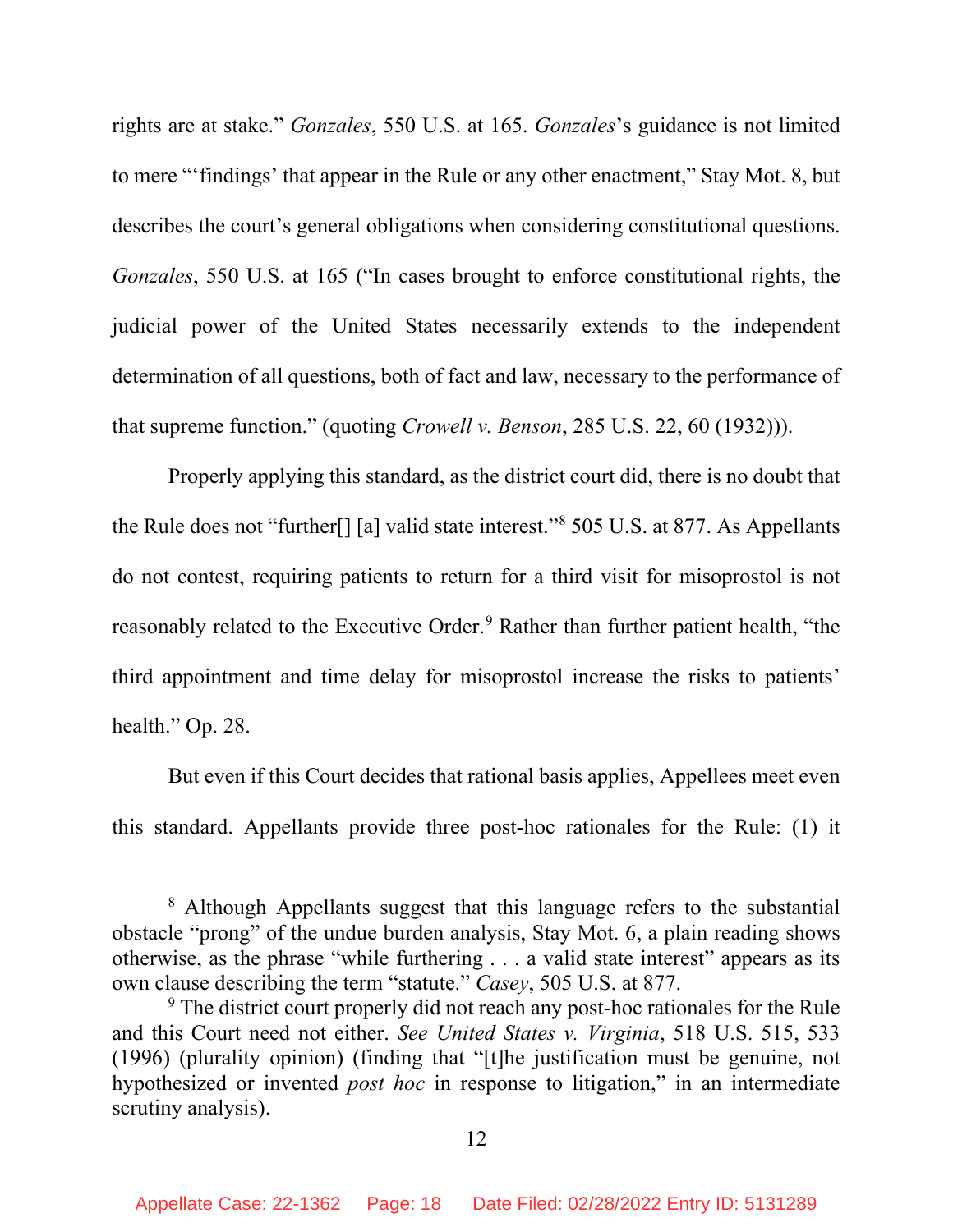"ensure[s]" that a physician determines whether the patient has already aborted before administering the misoprostol; (2) it allows a physician to determine whether the patient is experiencing complications from taking mifepristone; and (3) it allows a physician to assess the patient's needs for pain control before the misoprostol is administered. Harrison Decl., ¶¶ 31–34, ECF No. 19-2; Stay Op. 9–10. But the Rule does not contemplate that physicians examine patients when they return for a third visit, much less determine whether they have already aborted (which would require an ultrasound or testing),<sup>[10](#page-18-0)</sup> are experiencing complications, or need additional pain control. The Rule only mandates that a physician hand patients misoprostol. Even if courts need only "ask whether it is *possible to imagine* that the Rule might do something to advance the state's interest in patient safety," Stay Mot. 10, it is *impossible* to do so here. Rational basis review is not "toothless." *Kansas City Taxi Cab Drivers Ass'n, L.L.C. v. City of Kansas City*, 742 F.3d 807, 810–11 (8th Cir. 2013). Appellees are, therefore, likely to succeed on their claim that the Rule "fails to meet th[e] threshold requirement" and "should be enjoined on this basis alone." Op. 28.

<span id="page-18-0"></span> $10$  Appellants seem to think it notable that a minority of patients abort from just the first medication, but what is notable is that not even their expert considers a third visit to pick up misoprostol required for patient safety. Harrison Decl., ¶¶ 10– 14, ECF No. 19-2.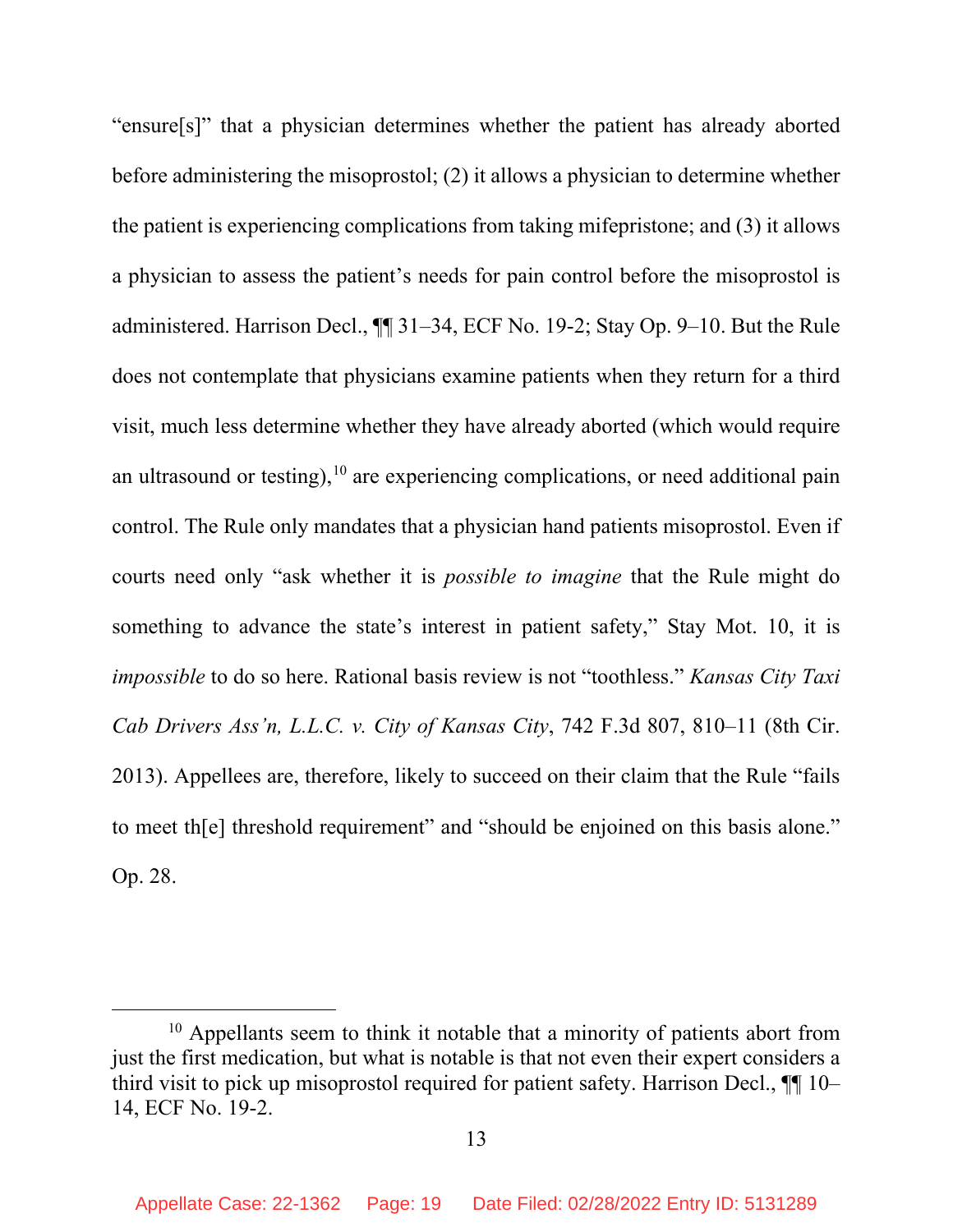# **B. The Rule Poses a Substantial Obstacle for a Large Fraction of Patients**

Appellants have also failed to make a strong showing that the district court erred in holding that "Planned Parenthood has made a clear showing that the third appointment and mandatory delay impose substantial obstacles on a large fraction of relevant cases regardless of whether the relevant cases consist of all abortions in South Dakota or the smaller subset of medication abortions only."[11](#page-19-0) Op. 34. As they did below, Appellants' arguments rest on the incorrect assumption that a substantial obstacle must be a complete one. Stay Mot. 12. Although this Court has held that the number of patients who forego an abortion may be *relevant*, *Planned Parenthood of Ark. & E. Okla v. Jegley*, 864 F.3d 953, 959 (8th Cir. 2017), it is not *determinative*. In fact, in *June Medical*, Chief Justice Roberts accepted the finding that "longer waiting times, and increased crowding," as well as increased travel times, all amounted to a substantial obstacle without finding that they prevented access altogether. 140 S.Ct. at 2140 (Roberts, C.J., concurring). The question is not whether this Court "would reach the same findings [as the district court] from the same record," but whether the district court committed "clear error." *June Med.*, 140 S.Ct. at 2141 (Roberts, C.J., concurring). It did not do so here.

<span id="page-19-0"></span><sup>&</sup>lt;sup>11</sup> Appellants claim "the district court used the wrong denominator." Stay Mot. 11–12. But the district court found that the Rule was an undue burden using either the denominator Appellants criticize (patients seeking medication abortion) or that which they favor (all patients seeking abortion).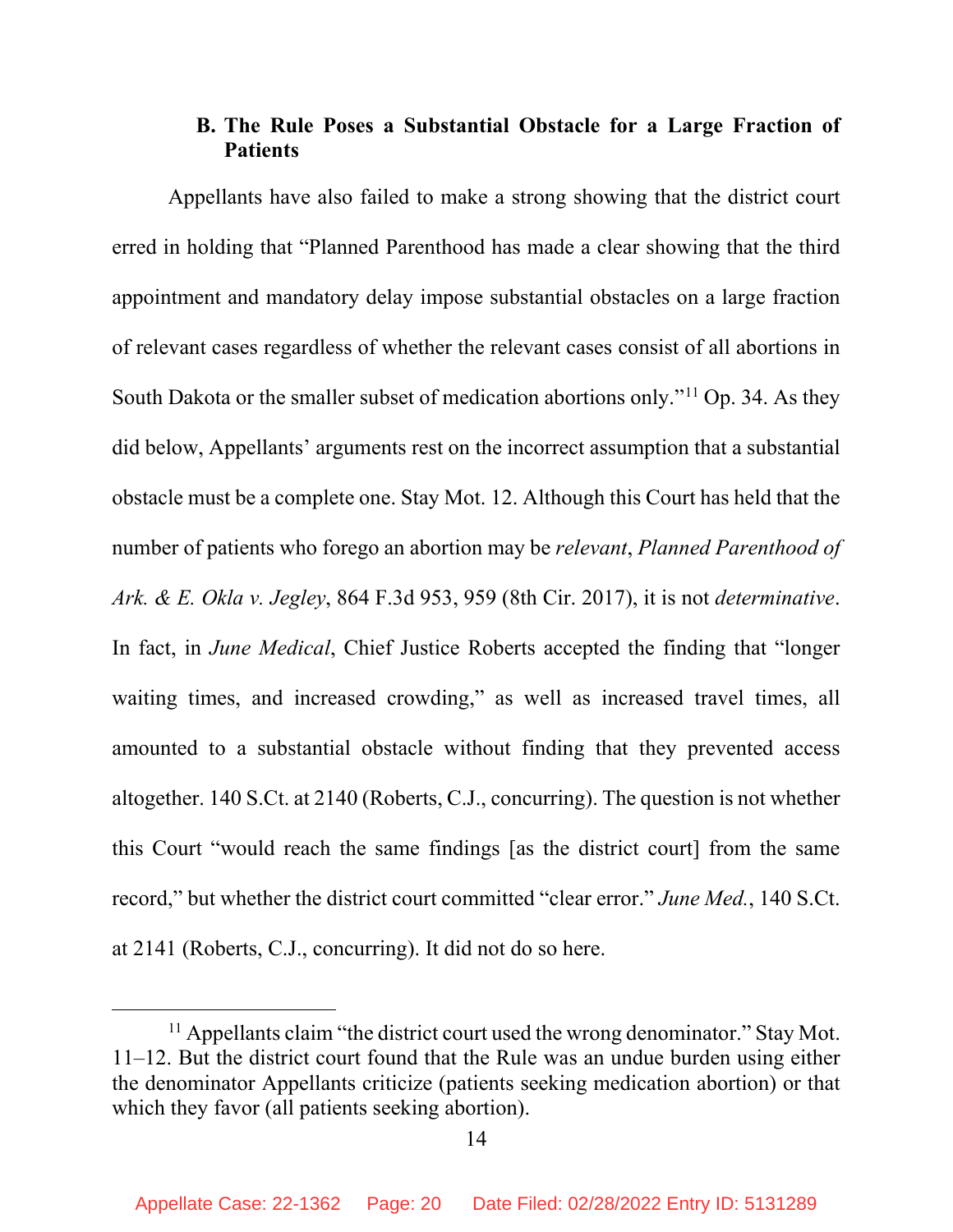The district court found that 100% of medication abortion patients, or 40% of all abortion patients, would be impacted by the Rule because Appellees would not be able to comply, thereby eliminating medication abortion access. In support of their position that patients do not have a right to their "preferred method" of abortion, Appellants cite to *Gonzales* and *Whole Woman's Health v. Paxton*, 10 F.4th 430, 453 (5th Cir. 2021). Stay Mot. 12. But both of these involved bans on a procedural method of abortion based on the state's claimed interest in fetal life that left patients the option of another method that, from a patients' perspective, was very similar. Indeed, the *Gonzales* court specifically supported its conclusion that the ban did not impose an undue burden with the fact that comparable alternatives (including the *banned* method itself in some circumstances) were available. 550 U.S. at 164.<sup>[12](#page-20-0)</sup> However, a medication abortion and a procedural abortion are not comparable. As the district court properly found, "procedural abortion[] is more invasive—a fact that imposes an obstacle for patients who prefer the flexible timing and lesser degree of bodily invasion of a medication abortion." Op. 31. Neither *Gonzales* nor *Paxton*  permit what Appellants suggest South Dakota can do: force 40% of patients to have

<span id="page-20-0"></span><sup>&</sup>lt;sup>12</sup> Even in *Gonzales*, the Court left open the possibility that certain patients could petition for as-applied relief, 550 U.S. at 124, which the district court also granted here, Op. 34–35 n.3, and which Appellants do not challenge in their motion.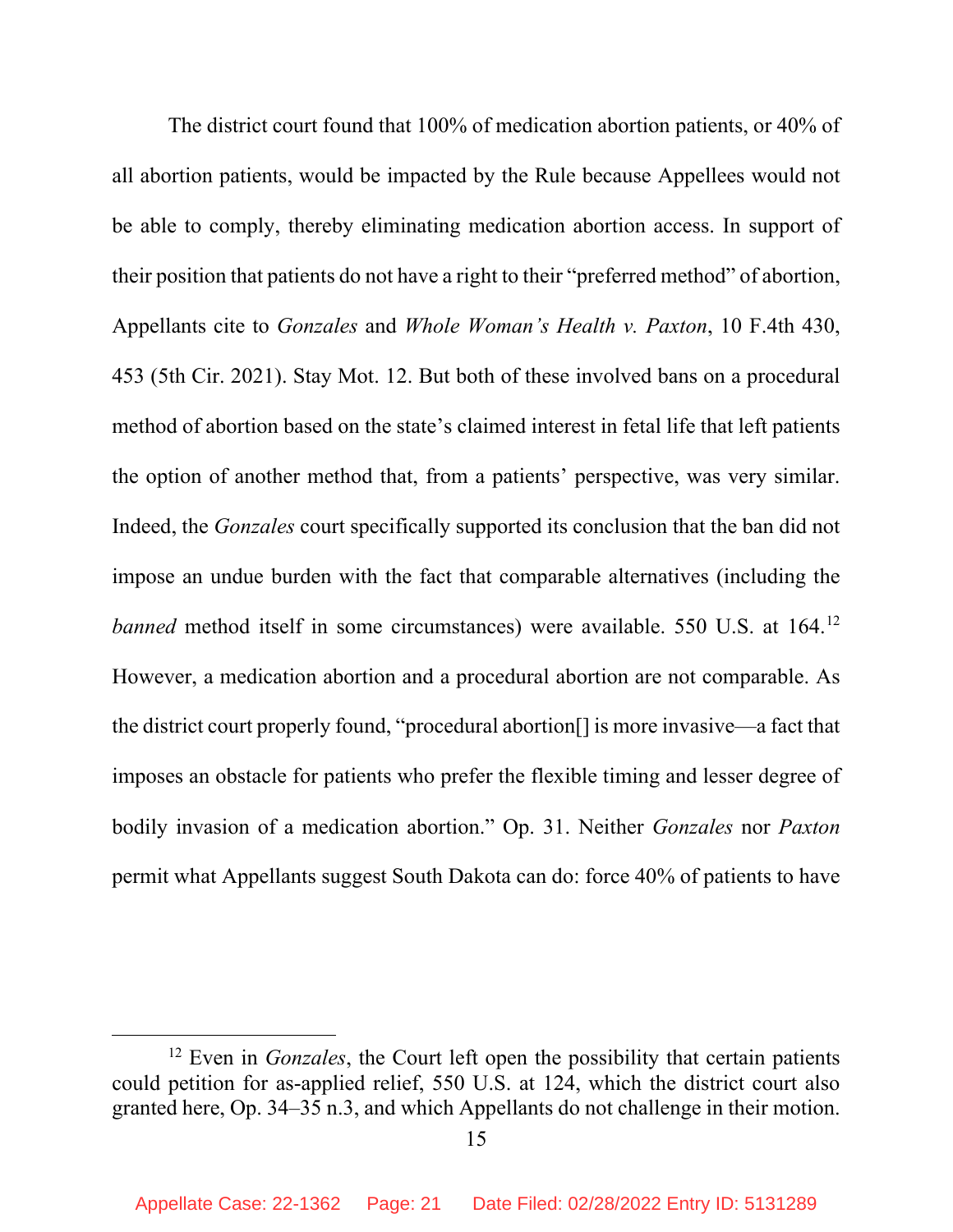a procedure in which instruments are inserted into their vaginas when they would prefer (and for some, it would be safer) to use medications alone.<sup>[13](#page-21-0)</sup>

Even if this Court does not accept for purposes of this motion that the wholesale elimination of a safe, effective early method of first trimester abortion poses a substantial obstacle, Appellees also presented evidence that shifting to only providing procedural abortions would profoundly impact patients. Because procedural abortions take longer to complete, Appellees would need to reduce appointments by 30%, "congest[ing] Planned Parenthood's already busy schedule of procedural abortions, and thus [negatively affecting] . . . the availability of procedural abortions." Op. 36. Appellants' complaints about the district court's conclusion that this would burden a large fraction of patients are misplaced. Stay Mot. 16–17. As the district court explained, Planned Parenthood is the only provider in the state, it provides only first-trimester abortions, it is "already scheduling abortions four weeks out," and "[a]bortions are safer and lower risk when performed earlier in gestation." Op. 34. It was findings like these—not a "number or fraction" of patients, Stay Mot. 16—that led the Supreme Court to invalidate the regulations at issue in *June Medical* and *Hellerstedt*. *See June Med.*, 140 S.Ct. at 2140 (Roberts, C.J., concurring) (considering "longer waiting times for appointments," "increased

<span id="page-21-0"></span><sup>13</sup> Appellants also cite *Benten v. Kessler*, 505 U.S. 1084, 1084 (1992), but that case, which deals with the importation of mifepristone prior to FDA approval, has no bearing here.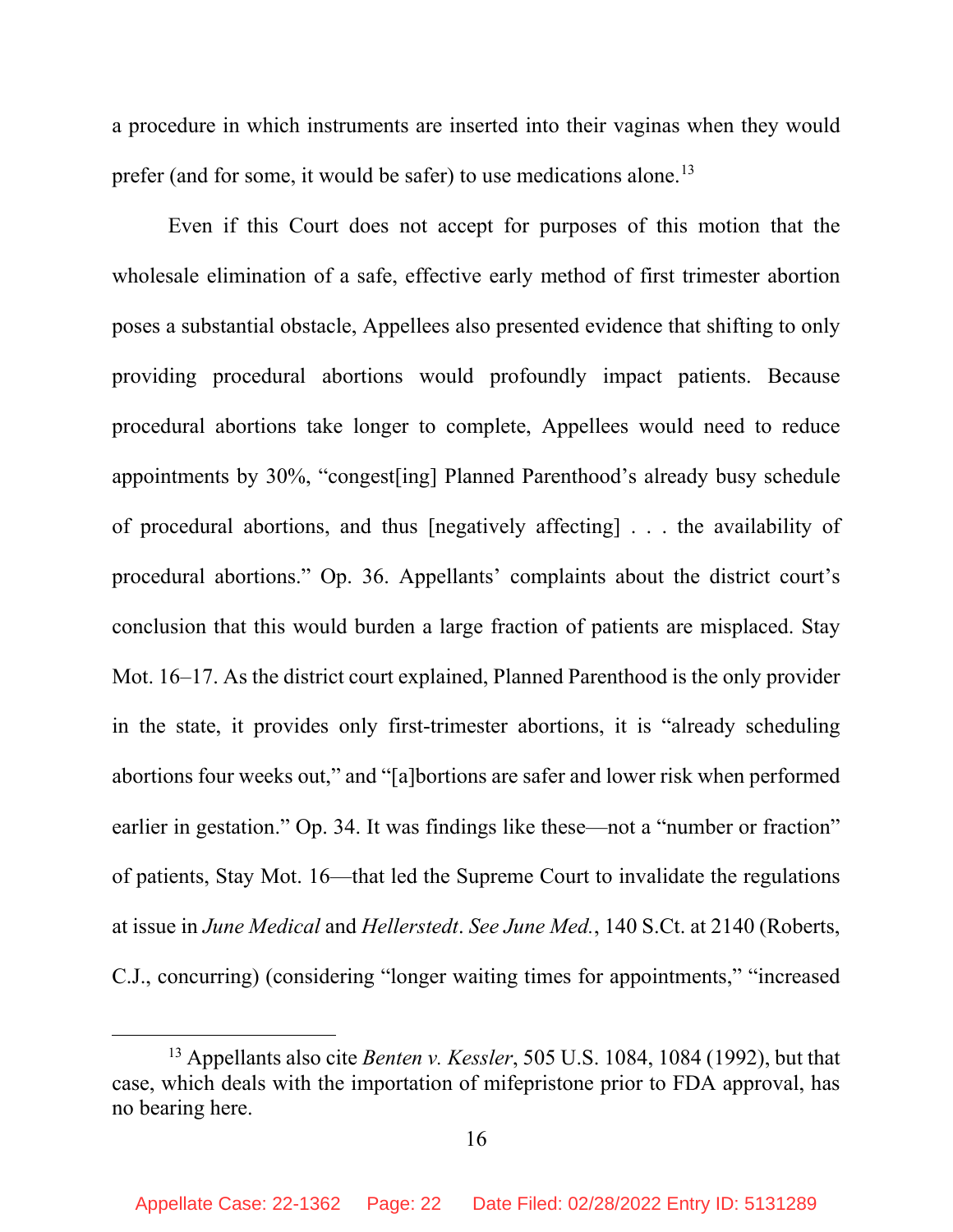crowding," "difficulty affording or arranging for transportation and childcare on the days of their clinic visits," and "[i]ncreased travel distance" (citations omitted)); *Hellerstedt*, 136 S.Ct. at 2318 (examining "long distances," "crammed-to-capacity superfacilities," and "waiting rooms so full, patients had to sit on the floor or wait outside"). As this Court has made clear, the large fraction calculation does not require the "mathematical precision" for which Appellants advocate. *Jegley*, 864 F.3d at 960.

And, if this Court believes that Appellees could continue to provide medication abortions under the Rule—a position Appellants do not take—Appellees have shown that 24% of medication abortion patients will need to travel over 450 miles total to obtain an abortion, and that the 39% of medication abortion patients who are at 110% of the Federal Poverty Level will face significant hurdles in accessing care. Op. 3, 32–33. Moreover, "[t]he requirement of a third appointment necessarily puts all medication abortion patients at greater risk of hemorrhage or other complications," and "[t]hose unnecessary risks are burdens in themselves." Op. 32. Appellants claim that the district court's analysis is "untenable" because "[a] court cannot facially enjoin the enforcement of an abortion regulation based on a harm that will befall only a small fraction of abortion patients." Stay Mot. 14. But it is Appellants' argument that is untenable because that is precisely what the Supreme Court did in *Casey* when it struck down a spousal notification law that "likely"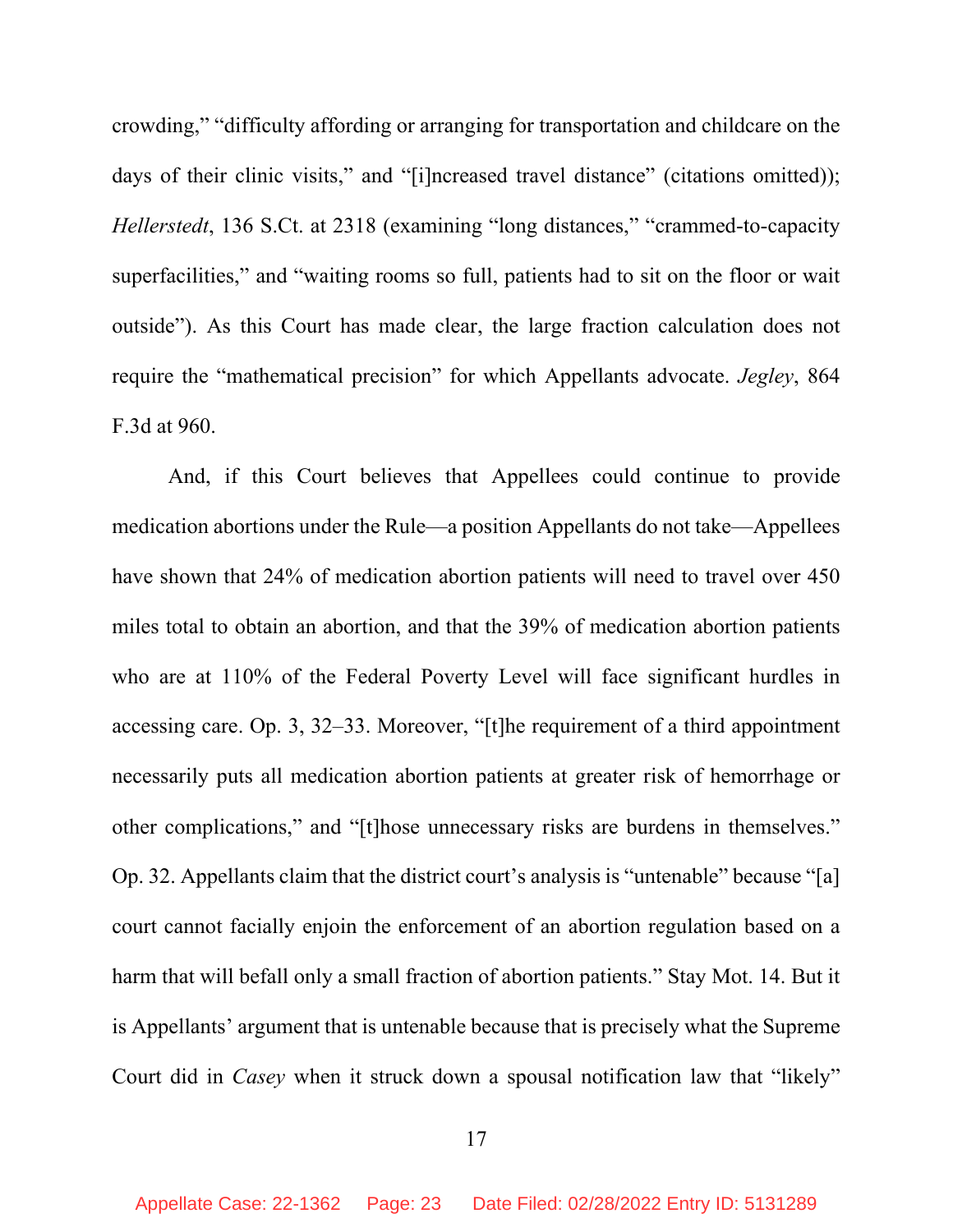affected a "significant number of women" out of the *1%* of patients obtaining abortions for whom the law was relevant. 505 U.S. at 894; *see also June Med.*, 140 S.Ct. at 2137 (Roberts, C.J., concurring). Equally untenable is Appellants' stunning position that it is of no import that "some patients will miss or delay their follow-up appointment for misoprostol after ingesting mifeprex, putting them at risk of hemorrhage or other complications that can arise from failing to take misoprostol at the proper time," Stay Mot. 13 (emphasis omitted), just as long as not too many patients are harmed.

Finally, while Appellants accuse the district court of "rank speculation," *id.* at 16, they are the ones guilty of this offense, making numerous baseless assertions, including that "[m]any patients can easily make the extra trip"; that "[o]ther patients will switch to surgical abortion to avoid the extra travel<sup> $1,14$  $1,14$ </sup>; and that "abortion funds" can defray the costs for indigent patients," among others. *Id.* at 14–16. There is *zero* evidence in the record from which to deduce these astounding conclusions.<sup>[15](#page-23-1)</sup>

Quite the opposite, Appellees provided evidence from two experts to support the district court's well-reasoned conclusion that that the Rule will likely pose a

<span id="page-23-0"></span> $14$  As is clear from the district court opinion, the increased travel percentages reflect only medication abortion patients, contrary to Appellants' assertion. Op. 3.

<span id="page-23-1"></span><sup>&</sup>lt;sup>15</sup> Appellants' claim that the district court's reliance on patients' poverty is "meaningless," Stay Mot. 15, also shows complete disregard for the lived experiences of low-income patients, most of whom who are parents, may have inflexible jobs, and are trying to navigate a labyrinth of restrictions. *See* Op. 33.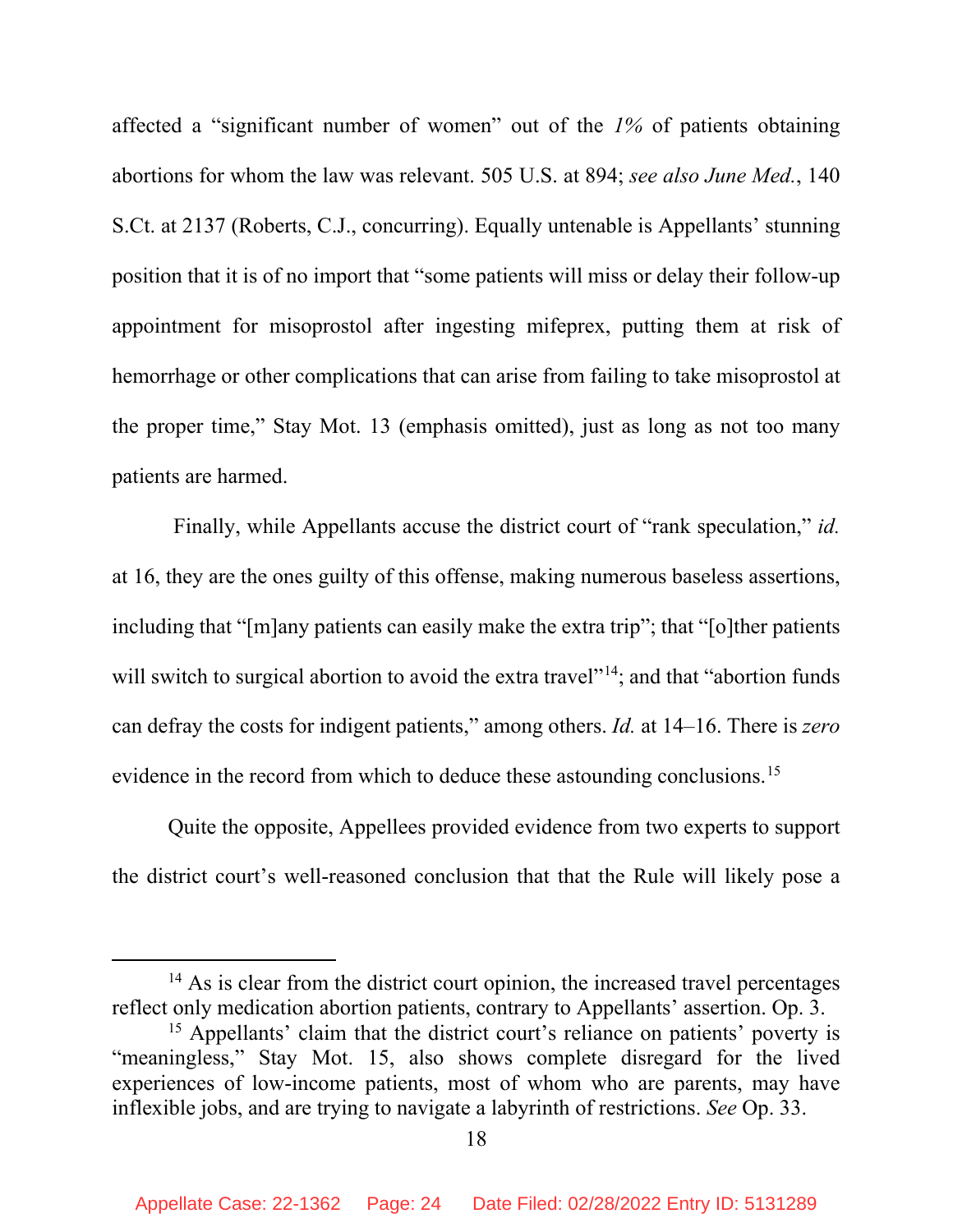substantial obstacle to a "large fraction" of relevant patients using any numerator and any denominator. *See, e.g.*, *Planned Parenthood, Sioux Falls Clinic v. Miller*, 63 F.3d 1452, 1462 n.10 (8th Cir. 1995) (facially enjoining an abortion restriction in part because at least 18% of minors would have no bypass option).

#### **C. The Rule Fails Equal Protection Review**

Appellants have also not made a strong showing that the district court's Equal Protection holding was erroneous. Based on this Court's observation in *Planned Parenthood of Mid-Missouri & Eastern Kansas, Inc. v. Dempsey*, 167 F.3d 458, 464 (8th Cir. 1999), that "[s]ince *Casey*, we have applied the undue burden test in cases involving legislation that affects the right to abortion," the district court found that "the Rule's disparate treatment of misoprostol and abortion patients taking misoprostol violates the equal protection clause" because "the third appointment and mandatory delay required by the Rule are unnecessary regulations and constitute an undue burden on a patient's right to choose an abortion." Op. 38–39. Appellants' argument that "[m]edical necessity is irrelevant when applying the undue-burden standard," Stay Mot. 17, is belied by decades of precedent. *See* Section I.A, *supra*.

Separately, the district court properly concluded that the Rule does not pass rational basis review because it is completely divorced from the state's purported health justifications. *See* Op. 39. As the district court explained, "under the Rule, patients are allowed to self-administer misoprostol when taken for purposes other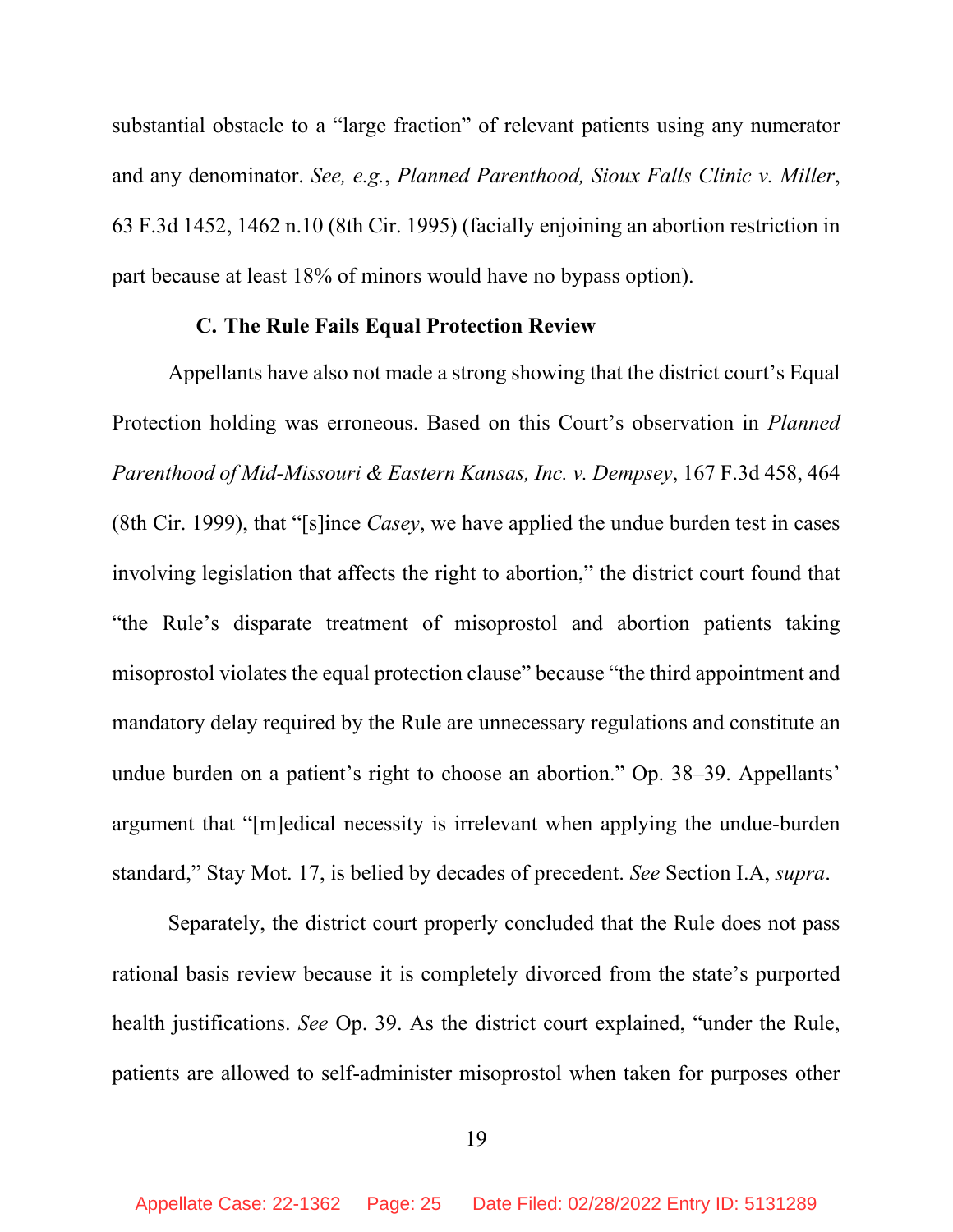than medication abortion," including to manage a miscarriage, despite that "the record clearly shows that misoprostol is safer when taken in the context of medication abortion than when taken for other medical purposes." *Id.*; *see also id.* at 11 ("Use of misoprostol to address incomplete abortion, management of postpartum hemorrhage, and miscarriage management involves a higher risk of bleeding than for use in a medication abortion."). In fact, miscarriage was initially covered by the Rule, but was removed following comments submitted by the South Dakota State Medical Association and others about the harms the Rule would cause. As a result, the Rule only applies to misoprostol used for abortion. Appellants claim this underinclusivity cannot be a basis on which to strike down the law, but as the Supreme Court found in *Romer v. Evans*, "[this] amendment seems inexplicable by anything but animus toward the class it affects." 517 U.S. 620, 632 (1996); *see also Ranschburg v. Toan,* 709 F.2d 1207, 1211 (8th Cir. 1983) ("An intent to discriminate is not a legitimate state interest."). For this reason as well, Appellants have failed to make the "strong showing" of success on the merits required for a stay pending appeal.

# **II. The Remaining Factors Weigh Against Issuing a Stay**

The remaining three factors also weigh against a stay pending appeal. Any "irreparable harm" caused by not being able to enforce the Rule does not occur if "that [law] is unconstitutional." *Abbott v. Perez*, 138 S.Ct. 2305, 2324 (2018). On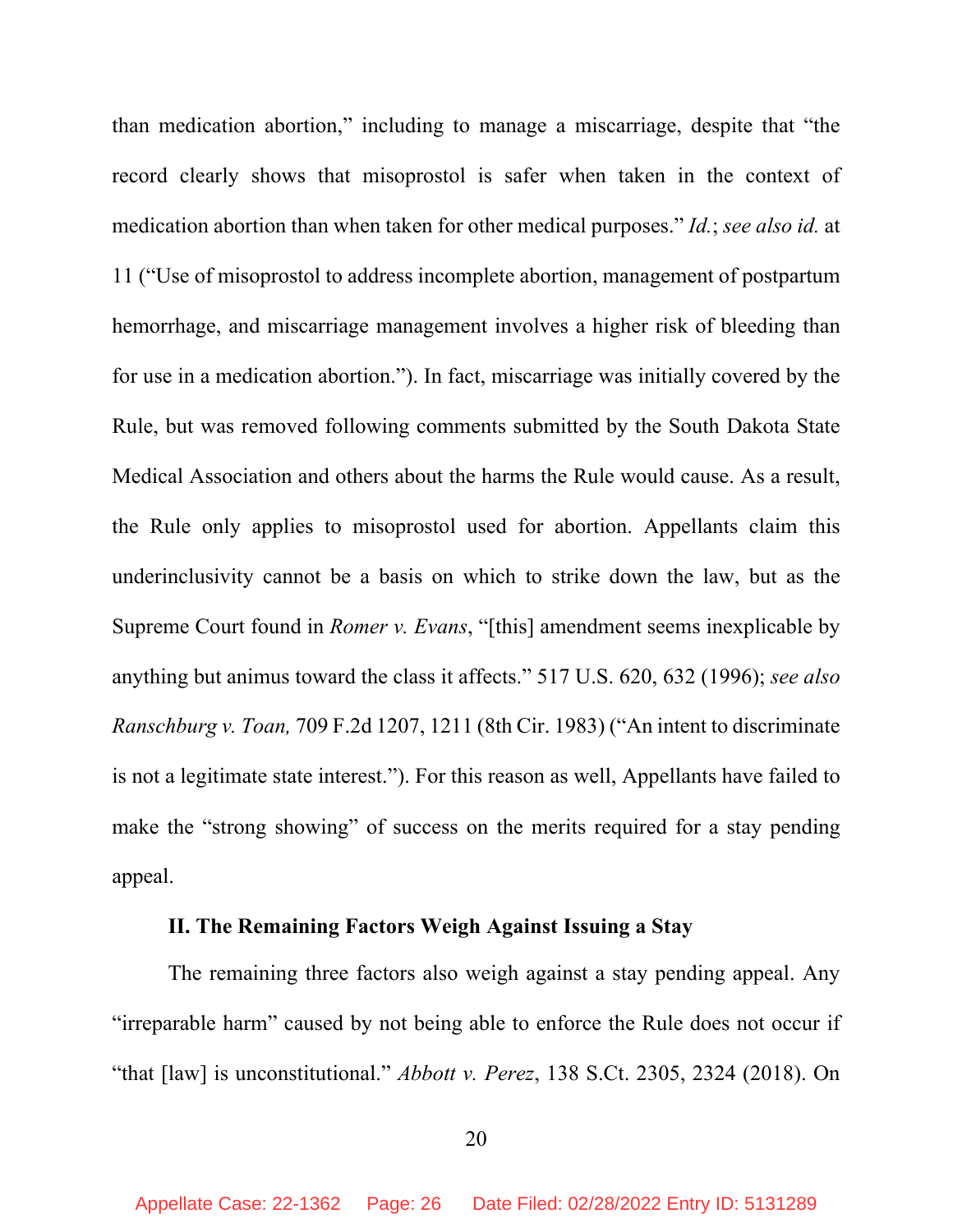the contrary, if the Rule goes into effect, Appellees and their patients will be deprived of their constitutional rights. Op. 35. "[T]hreatened injury to [constitutional rights] outweighs whatever damage the preliminary injunction may cause Defendants' inability to enforce what appears to be an unconstitutional statute." *Am. Civil Liberties Union v. Johnson*, 194 F.3d 1149, 1163 (10th Cir. 1999) (citation omitted). A stay would also harm the public interest. As the district court properly held, "[t]here is a public interest in protecting the right to choose an abortion. And the public has a clear interest in ensuring the supremacy of the United States Constitution. While the public also has an interest in the enforcement of state administrative rules, that interest is secondary to [these other interests]." Op. 37.

#### **CONCLUSION**

A stay is unwarranted in this case, as is expedited consideration of the appeal. Appellees respectfully request that Appellants' motions be denied.

Dated: February 28, 2022

Respectfully submitted,

*/s/ Camila Vega* 

Camila Vega Planned Parenthood Federation of America 123 William Street, Floor 9 New York, NY 10038 Telephone: (212) 261-4405 camila.vega@ppfa.org

21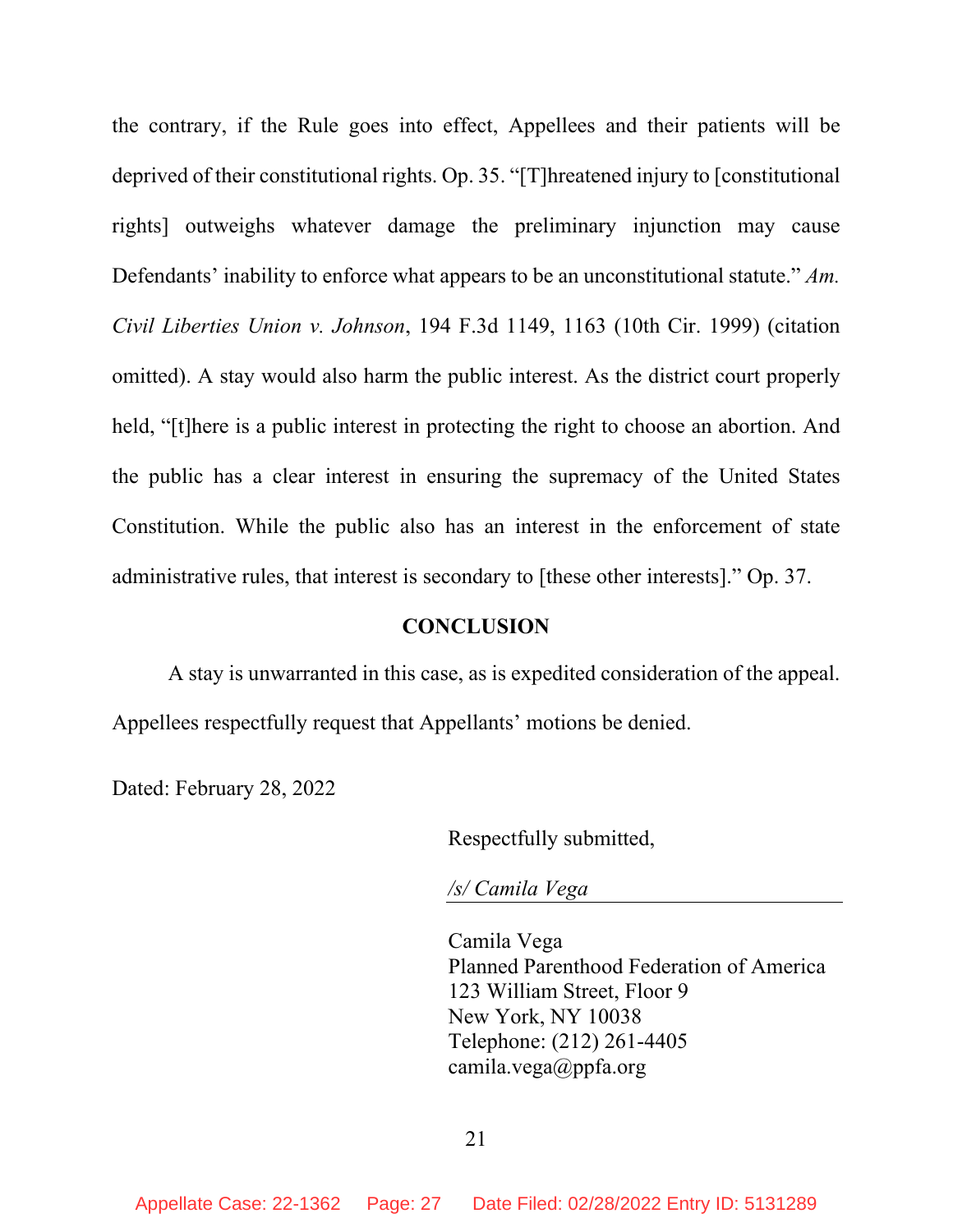Diana O. Salgado Planned Parenthood Federation of America 1110 Vermont Ave. NW, Suite 300 Washington, DC 20005 Telephone: (212) 261-4399 diana.salgado@ppfa.org

Stephanie Amiotte Andrew Malone American Civil Liberties Union of North Dakota, South Dakota, and Wyoming PO Box 91952 Sioux Falls, SD 57109 Telephone: (605) 332-2508 samiotte@aclu.org amalone@aclu.org

*Attorneys for Plaintiffs-Appellees*

22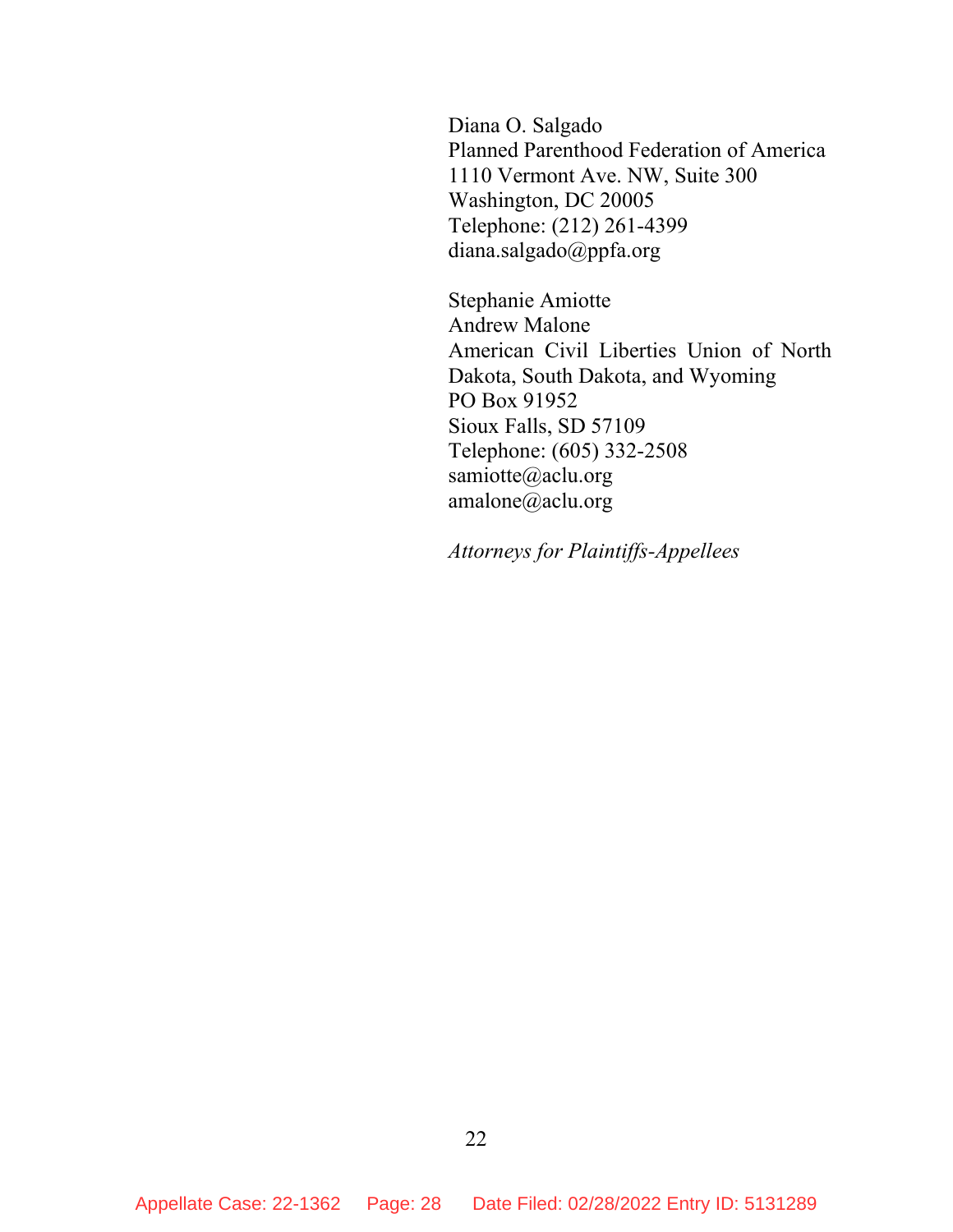# **CERTIFICATE OF SERVICE**

I hereby certify that on February 28, 2022, I electronically filed the foregoing document with the Clerk of the Court for the United States Court of Appeals for the Eighth Circuit by using the CM/ECF system. I certify that counsel for the Defendants-Appellants are registered CM/ECF users and that service will be accomplished by the CM/ECF system.

*/s/ Camila Vega*

Camila Vega *Attorney for Plaintiffs-Appellees*